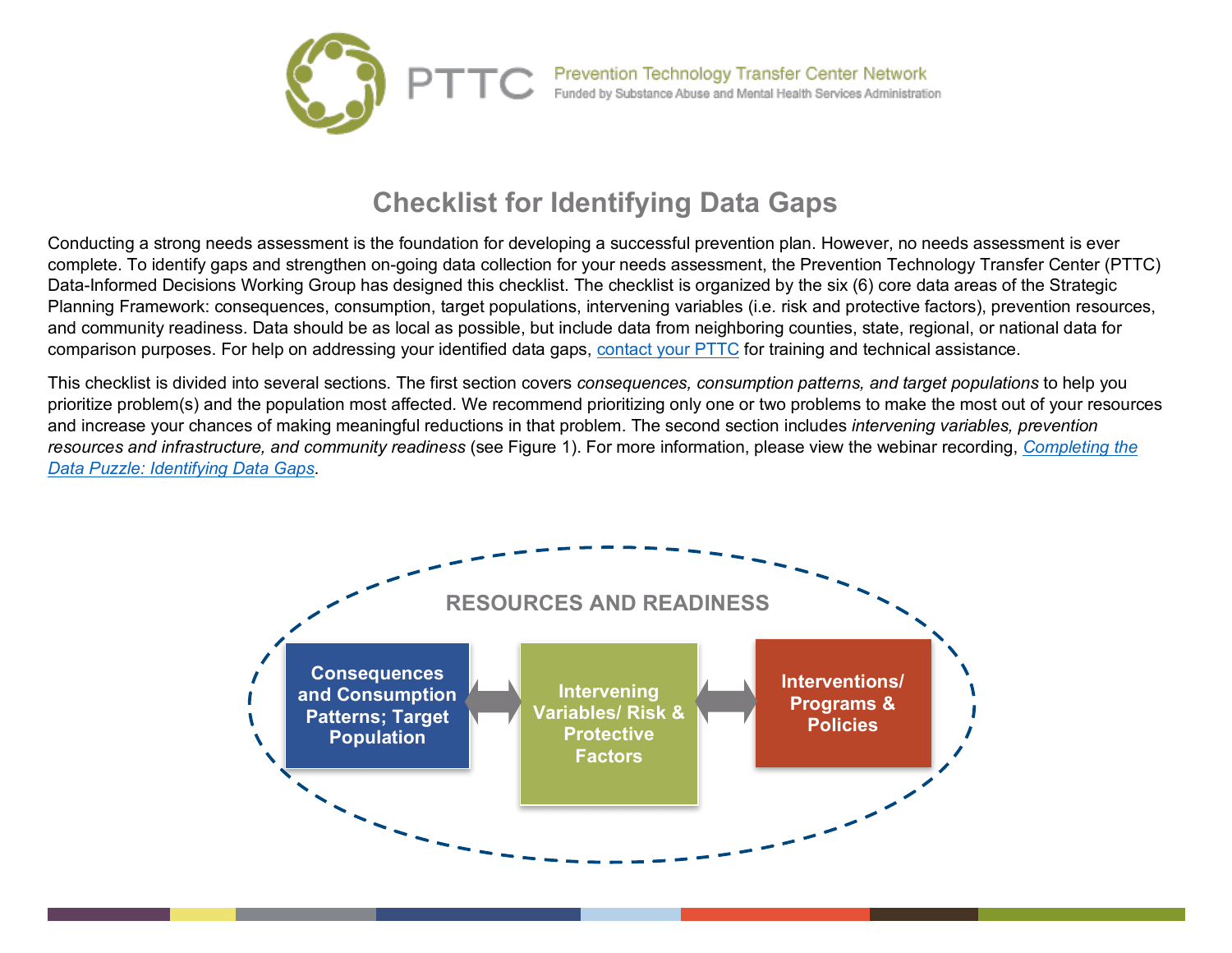## **Section 1: Consequences, Consumption Patterns, and Target Population**

In this section, suggestions for data indicators are provided along with potential data sources to consider. You can check off which data indicators you already have to get a sense of where you have gaps. The data source column offers suggestions for secondary data sources to obtain data for each indicator. You do not need to collect data from every data source listed; these are intended to be examples of what to look for when a gap is identified. The notes column is for you to write specific notes, questions, or comments to help track and plan to address data gaps.

| A. Consequences. Data that show the harm and other costs of substance misuse |                                                                                                                                                                                                                                                                                                                                                                                                     |              |  |  |
|------------------------------------------------------------------------------|-----------------------------------------------------------------------------------------------------------------------------------------------------------------------------------------------------------------------------------------------------------------------------------------------------------------------------------------------------------------------------------------------------|--------------|--|--|
| <b>Data Indicators</b>                                                       | <b>Data Sources</b>                                                                                                                                                                                                                                                                                                                                                                                 | <b>Notes</b> |  |  |
| <b>Academic Consequences</b>                                                 |                                                                                                                                                                                                                                                                                                                                                                                                     |              |  |  |
| $\Box$ Poor Academic<br>Performance                                          | • Local School Districts<br><b>State Departments of Education</b><br>The Bureau of Indian Education<br><b>Tribal Colleges</b><br><b>Tribal Departments of Education</b>                                                                                                                                                                                                                             |              |  |  |
| Graduation<br>$\Box$<br>records                                              | Local school districts<br><b>State Department of Education</b><br>The Bureau of Indian Education<br><b>Tribal Colleges</b><br><b>Tribal Departments of Education</b>                                                                                                                                                                                                                                |              |  |  |
| $\Box$ Truancy and<br>dropout                                                | Local school districts<br><b>State Departments of Education</b><br>The Bureau of Indian Education<br><b>Tribal Colleges</b><br><b>Tribal Departments of Education</b>                                                                                                                                                                                                                               |              |  |  |
| <b>Health Consequences</b>                                                   |                                                                                                                                                                                                                                                                                                                                                                                                     |              |  |  |
| $\Box$ Teen Pregnancy                                                        | Census<br>State Uniform Crime Report (UCR)<br>(CDC) County Level Teen Pregnancy Data<br>National Vital Statistics System (NVSS)<br>Indian Health Services Regional Differences,<br><b>Trends and Women Focus Reports</b><br><b>Tribal Epidemiology Centers</b><br>$\bullet$<br><b>Indian Health Service Units</b><br><b>Tribal Health Departments</b><br><b>County Health Rankings and Roadmaps</b> |              |  |  |
| $\Box$ Risky Sexual<br><b>Behavior</b>                                       | Youth Risk Behavior Survey (YRBS)<br>$\bullet$<br><b>Tribal Epidemiology Centers</b>                                                                                                                                                                                                                                                                                                                |              |  |  |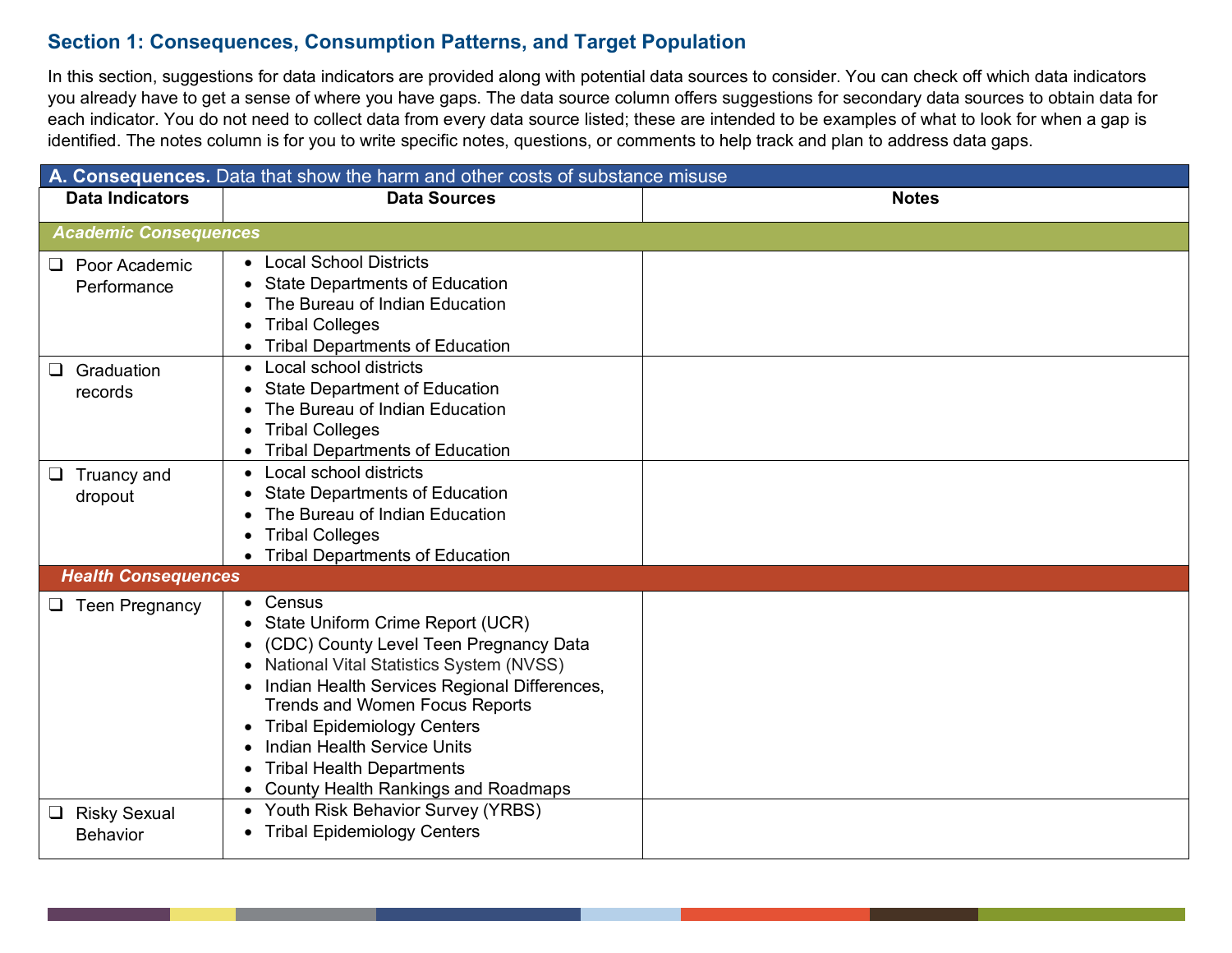| <b>Data Indicators</b>                            | <b>Data Sources</b>                                                                                                                                                                                                                                                                                                                                                                           | <b>Notes</b> |
|---------------------------------------------------|-----------------------------------------------------------------------------------------------------------------------------------------------------------------------------------------------------------------------------------------------------------------------------------------------------------------------------------------------------------------------------------------------|--------------|
|                                                   | <b>Indian Health Service Units</b><br><b>Tribal Health Departments</b><br><b>County Health Rankings and Roadmaps</b>                                                                                                                                                                                                                                                                          |              |
| Liver disease<br>⊔<br>(fatal and<br>nonfatal)     | Local Healthcare System<br><b>CDC WONDER</b><br>National Vital Statistics System (NVSS)<br><b>Medical Examiner</b><br>Indian Health Services Regional Differences and<br><b>Trends Reports</b><br><b>Tribal Epidemiology Centers</b><br>Indian Health Service Units                                                                                                                           |              |
| Cancer (fatal and<br>$\Box$<br>nonfatal)          | <b>County Health Rankings and Roadmaps</b><br>Local Healthcare System<br>$\bullet$<br><b>CDC WONDER</b><br>National Vital Statistics System (NVSS)<br><b>Medical Examiner</b><br>Indian Health Services Regional Differences<br>Reports<br><b>Tribal Epidemiology Centers</b><br><b>Local Health Departments</b><br>Indian Health Service Units<br><b>County Health Rankings and Roadmaps</b> |              |
| <b>Overdose Deaths</b><br>$\Box$                  | <b>Emergency Department</b><br><b>Overdose Mapping</b><br><b>CDC WONDER</b><br>National Vital Statistics System (NVSS)<br><b>Medical Examiner</b><br><b>Tribal Epidemiology Centers</b><br><b>Local Health Departments</b><br>Indian Health Service Units<br><b>Tribal Health Departments</b><br><b>Tribal Departments of Public Safety</b>                                                   |              |
| <b>Other Chronic</b><br>$\Box$<br>health problems | Local Health Care System<br><b>CDC WONDER</b><br>National Vital Statistics System (NVSS)<br><b>Medical Examiner</b><br>Indian Health Services Regional Differences,<br>Focus, Injuries and Trends Reports                                                                                                                                                                                     |              |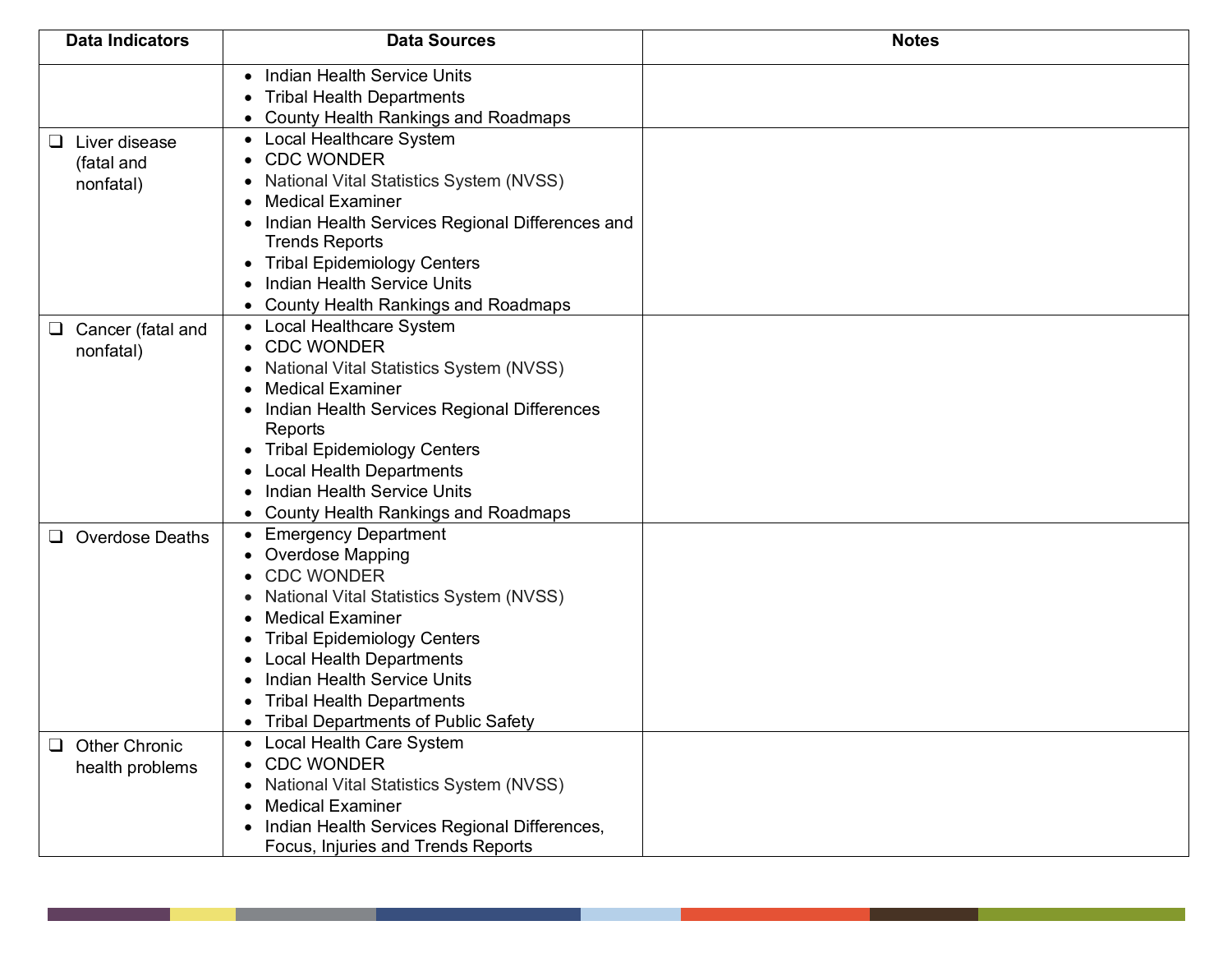| <b>Data Indicators</b>                                    | <b>Data Sources</b>                                                                                                                                                                                                                                                                                                                                                                                                                                                                            | <b>Notes</b> |
|-----------------------------------------------------------|------------------------------------------------------------------------------------------------------------------------------------------------------------------------------------------------------------------------------------------------------------------------------------------------------------------------------------------------------------------------------------------------------------------------------------------------------------------------------------------------|--------------|
|                                                           | <b>Tribal Epidemiology Centers</b><br>$\bullet$<br><b>Indian Health Service Units</b><br><b>Tribal Health Departments</b><br>$\bullet$                                                                                                                                                                                                                                                                                                                                                         |              |
| <b>Crime</b>                                              |                                                                                                                                                                                                                                                                                                                                                                                                                                                                                                |              |
| $\Box$ Car accidents<br>(fatal and non-<br>fatal)         | Local law enforcement<br>$\bullet$<br><b>First-Responder Call Data</b><br>$\bullet$<br>• National Highway Traffic Safety Administration<br><b>State Data System Reports</b><br>Indian Health Services Trends and Injury<br>$\bullet$<br>Reports<br><b>Tribal Epidemiology Centers</b><br>$\bullet$<br><b>Tribal Departments of Public Safety</b><br>$\bullet$<br>Bureau of Indian Affairs/Indian Highway Safety<br>$\bullet$<br>Program<br>Fatal Analysis Reporting System (FARS)<br>$\bullet$ |              |
| $\Box$ Property damage                                    | <b>Local Law Enforcement</b><br><b>Local Security Companies</b><br>$\bullet$<br><b>Tribal Housing Authorities</b>                                                                                                                                                                                                                                                                                                                                                                              |              |
| $\Box$ Domestic<br>violence                               | Local Law Enforcement, First-Responder Call<br>Data<br><b>Tribal Departments of Public Safety</b><br>$\bullet$<br>Indian Health Services Injuries and Women's<br>$\bullet$<br><b>Focus Reports</b><br><b>Bureau of Justice</b><br>$\bullet$<br>National Violence Survey Against Women<br>$\bullet$<br>National Institute of Justice<br>$\bullet$<br>CDC - National Intimate Partner and Sexual<br><b>Violence Survey</b>                                                                       |              |
| □ University/College<br>s Crimes                          | <b>University Crime Reports</b><br>• Tribal Colleges Safety Reports                                                                                                                                                                                                                                                                                                                                                                                                                            |              |
| Juvenile Arrest<br>$\Box$<br>Data                         | <b>Local Law Enforcement</b><br>$\bullet$<br><b>Tribal Departments of Public Safety</b><br>$\bullet$<br><b>Tribal Epidemiology Centers</b><br>$\bullet$                                                                                                                                                                                                                                                                                                                                        |              |
| $\Box$ Driving While<br>Intoxicated,<br>Driving Under the | Local law enforcement, First-responder call data<br>$\bullet$<br><b>Tribal Departments of Public Safety</b><br>$\bullet$<br>Indian Health Service Units<br>$\bullet$                                                                                                                                                                                                                                                                                                                           |              |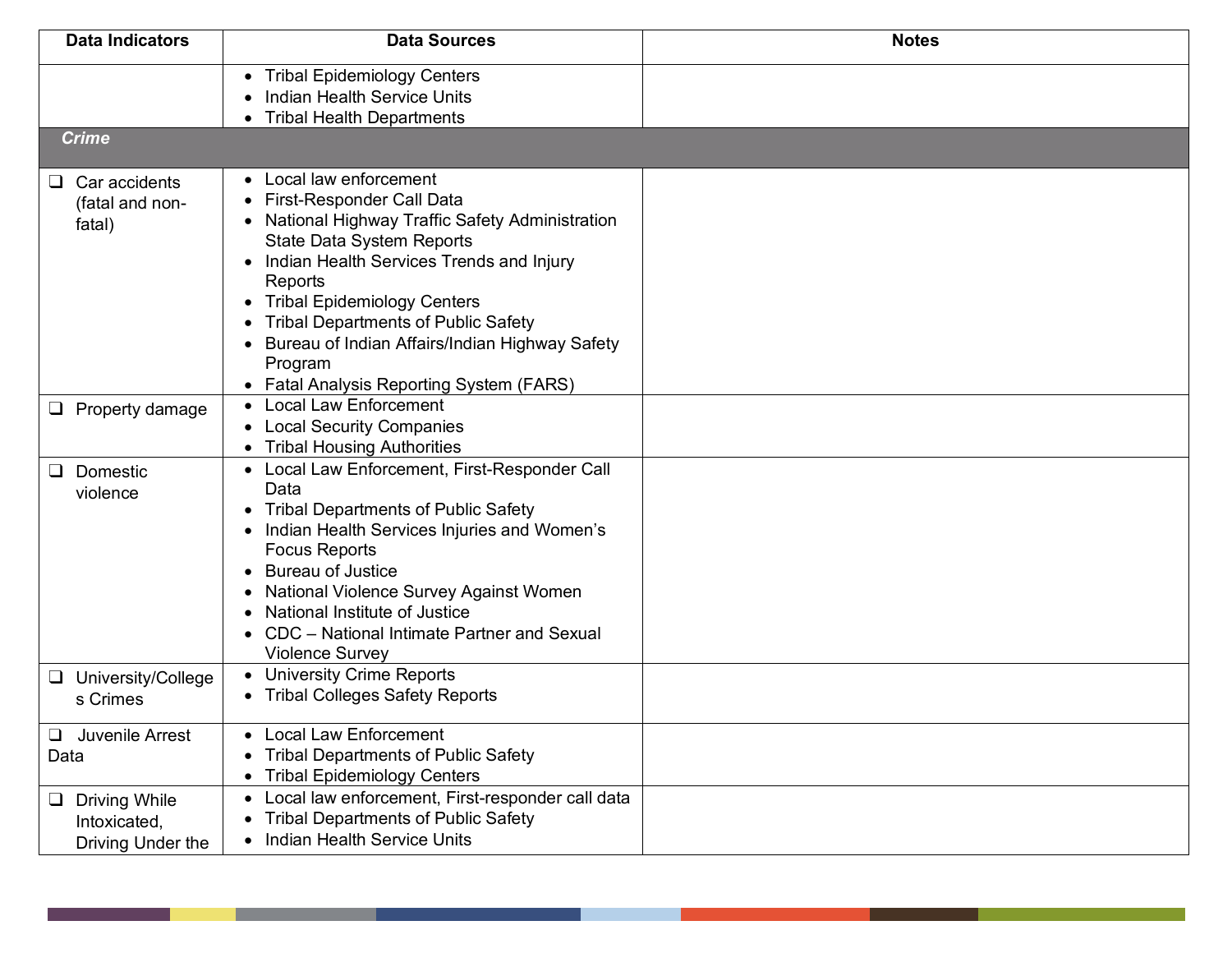| <b>Data Indicators</b>                                | <b>Data Sources</b>                                                                                                                                                                                                                                                                                                                                     | <b>Notes</b> |  |  |
|-------------------------------------------------------|---------------------------------------------------------------------------------------------------------------------------------------------------------------------------------------------------------------------------------------------------------------------------------------------------------------------------------------------------------|--------------|--|--|
| Influence of either<br>alcohol or other<br>drugs      |                                                                                                                                                                                                                                                                                                                                                         |              |  |  |
| <b>Sexual Assault</b><br>⊔.                           | • State Crime Reports<br>National Violence Survey Against Women<br>$\bullet$<br>National Institute of Justice<br>$\bullet$<br>CDC - National Intimate Partner and Sexual<br><b>Violence Survey</b><br>• Bureau of Justice - National Crime Victimization<br>Survey                                                                                      |              |  |  |
| <b>Other Crime</b><br>⊔                               | <b>Uniform Crime Reporting</b><br>$\bullet$<br><b>County Health Rankings and Roadmaps</b><br>Bureau of Justice - National Crime Victimization<br>Survey                                                                                                                                                                                                 |              |  |  |
| <b>Additional Consequences</b>                        |                                                                                                                                                                                                                                                                                                                                                         |              |  |  |
| $\Box$ Unemployment                                   | • State Employment and Labor Department<br>• County Health Rankings and Roadmaps                                                                                                                                                                                                                                                                        |              |  |  |
| Homelessness<br>⊔.                                    | • U.S. Department of Housing and Urban<br>Development<br>U.S. Department of Education<br>$\bullet$<br>• Hope Center for College, Community and<br>Justice Tribal Colleges and Universities Survey<br>• Minnesota Reservation Homeless Study<br><b>State Homeless Point in Time Counts</b><br>$\bullet$<br>National Health Care for the Homeless Council |              |  |  |
| <b>Divorce</b><br>$\Box$                              | Census<br>$\bullet$<br><b>County Government</b><br>$\bullet$                                                                                                                                                                                                                                                                                            |              |  |  |
| <b>B. Consumption Pattern Data</b>                    |                                                                                                                                                                                                                                                                                                                                                         |              |  |  |
| Data Indicator                                        | <b>Data Sources</b>                                                                                                                                                                                                                                                                                                                                     | <b>Notes</b> |  |  |
| $\Box$ Types of<br>substances used<br>(e.g., alcohol, | • Youth Risk Behavior Survey (YRBS), School<br>Survey                                                                                                                                                                                                                                                                                                   |              |  |  |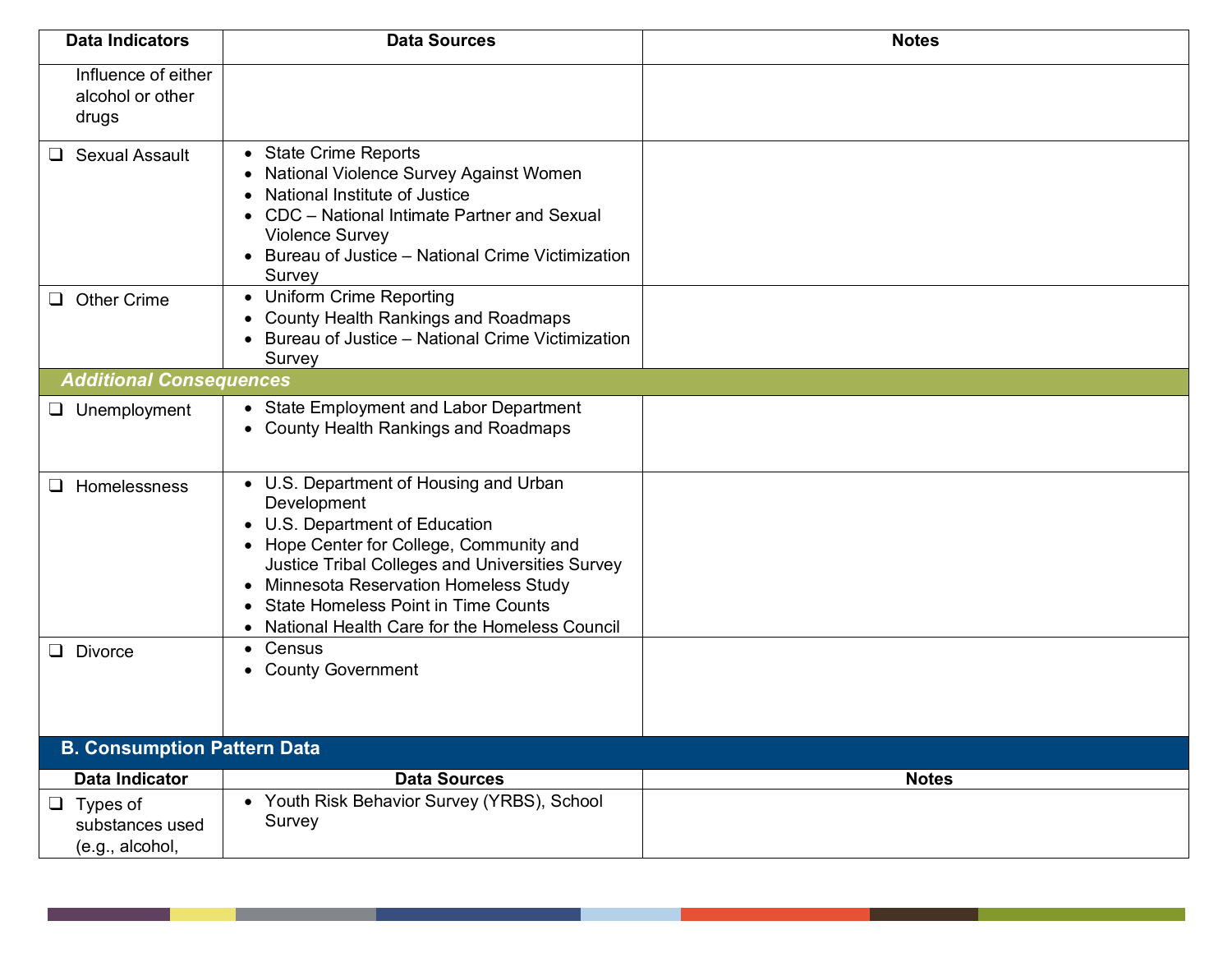| <b>Data Indicators</b>                                                              | <b>Data Sources</b>                                                                                                                                                                                                                                                                                                                                                                                                                                                                                                                                        | <b>Notes</b> |
|-------------------------------------------------------------------------------------|------------------------------------------------------------------------------------------------------------------------------------------------------------------------------------------------------------------------------------------------------------------------------------------------------------------------------------------------------------------------------------------------------------------------------------------------------------------------------------------------------------------------------------------------------------|--------------|
| marijuana,<br>prescription<br>opioids, illicit<br>opioids)                          | National Survey on Drug Use and Health<br>$\bullet$<br>(NSDUH)<br>Core Alcohol and Drug Survey (CADS)<br>College Alcohol Survey (CAS)<br>Drug Abuse Warning Network (DAWN)<br>Drug Enforcement Administration (DEA)<br>$\bullet$<br><b>Tribal Health Departments</b><br>$\bullet$<br>Indian Health Services Behavioral Health,<br>$\bullet$<br>Injuries and Regional Differences Reports<br><b>Tribal Epidemiology Centers</b><br>$\bullet$<br><b>Tribal Health Boards</b><br><b>Tribal Health Departments</b><br>Indian Health Service Units<br>$\bullet$ |              |
| $\Box$ Frequency of use<br>$(e.g., past 30-day$<br>use, lifetime use,<br>daily use) | • Youth Risk Behavior Survey (YRBS), School<br>Survey<br>• National Survey on Drug Use and Health<br>(NSDUH)<br>Core Alcohol and Drug Survey (CADS)<br>College Alcohol Survey (CAS)<br>Drug Abuse Warning Network (DAWN)<br><b>Tribal Epidemiology Centers</b><br><b>Tribal Health Boards</b>                                                                                                                                                                                                                                                              |              |
| $\Box$ Quantity<br>consumed (e.g.,<br>number of drinks<br>consumed)                 | Youth Risk Behavior Survey (YRBS), School<br>Survey<br>National Survey on Drug Use and Health<br>$\bullet$<br>(NSDUH)<br>• Core Alcohol and Drug Survey (CADS)<br>College Alcohol Survey (CAS)<br>$\bullet$<br>Drug Abuse Warning Network (DAWN)<br>$\bullet$<br><b>Tribal Epidemiology Centers</b><br>$\bullet$<br><b>Tribal Health Departments</b><br>$\bullet$<br><b>Tribal Health Boards</b><br>$\bullet$                                                                                                                                              |              |
| $\Box$ Method used<br>(e.g., smoke,<br>vape, edible,<br>inject)                     | Youth Risk Behavior Survey (YRBS), School<br>$\bullet$<br>Survey, National Survey on Drug Use and<br>Health (NSDUH)<br><b>Tribal Health Departments</b><br><b>Tribal Epidemiology Centers</b><br>$\bullet$                                                                                                                                                                                                                                                                                                                                                 |              |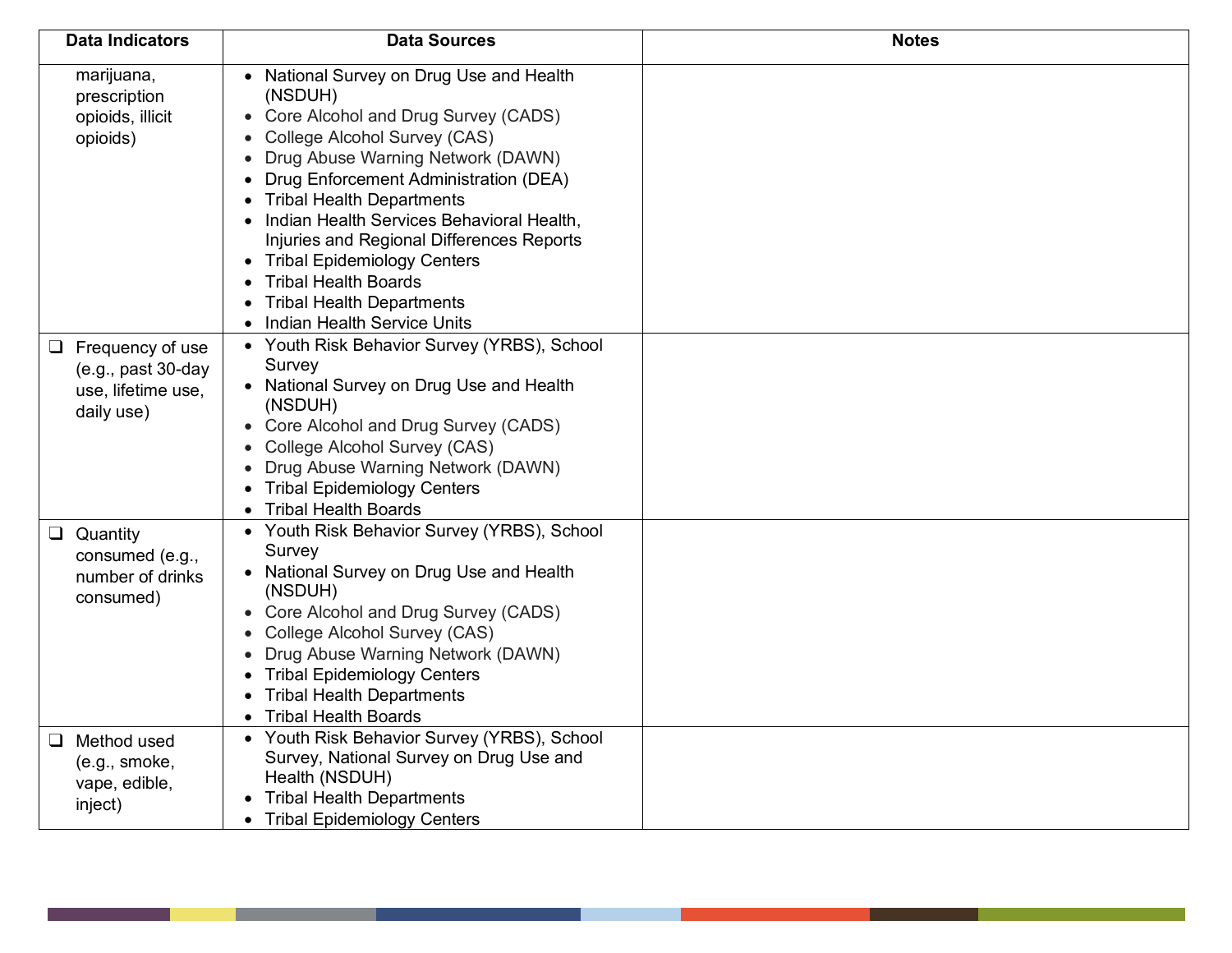| <b>Data Indicators</b>                                                                                                                                                                                                                                                                                                                                                                                                                                               | <b>Data Sources</b>                                                                                                                                                                                   | <b>Notes</b> |
|----------------------------------------------------------------------------------------------------------------------------------------------------------------------------------------------------------------------------------------------------------------------------------------------------------------------------------------------------------------------------------------------------------------------------------------------------------------------|-------------------------------------------------------------------------------------------------------------------------------------------------------------------------------------------------------|--------------|
| • Youth Risk Behavior Survey (YRBS), School<br>$\Box$ Age of initiation of<br>Survey<br>use<br>National Survey on Drug Use and Health<br>(NSDUH)<br>Core Alcohol and Drug Survey (CADS)<br>College Alcohol Survey (CAS)<br>Drug Abuse Warning Network (DAWN)<br><b>Tribal Health Departments</b><br><b>Tribal Epidemiology Centers</b><br>$\bullet$<br>Local law enforcement arrest data<br>$\Box$ Timing of use<br>Hospital data<br>(holidays, events)<br>$\bullet$ |                                                                                                                                                                                                       |              |
|                                                                                                                                                                                                                                                                                                                                                                                                                                                                      | Alcohol/marijuana sales tax data<br><b>Tribal Health Departments</b><br><b>Tribal Epidemiology Centers</b><br>• Tribal Departments of Public Safety                                                   |              |
| <b>C. Population Data</b>                                                                                                                                                                                                                                                                                                                                                                                                                                            |                                                                                                                                                                                                       |              |
| <b>Data Indicators</b>                                                                                                                                                                                                                                                                                                                                                                                                                                               | <b>Data Sources</b>                                                                                                                                                                                   | <b>Notes</b> |
| $\Box$ Age                                                                                                                                                                                                                                                                                                                                                                                                                                                           | • United States Census Bureau<br>Survey data<br><b>Tribal Enrollment Data</b><br><b>Indian Health Services</b>                                                                                        |              |
| $\Box$ Gender                                                                                                                                                                                                                                                                                                                                                                                                                                                        | <b>United States Census Bureau</b><br>Survey data<br><b>Tribal Enrollment Data</b><br><b>Tribal Epidemiology Centers</b><br><b>Tribal Health Boards</b><br><b>Indian Health Services</b>              |              |
| Sexual orientation<br>$\Box$                                                                                                                                                                                                                                                                                                                                                                                                                                         | <b>United States Census Bureau</b><br><b>Youth Risk Behavior Survey</b><br><b>Behavioral Risk Factor Survey</b><br>$\bullet$                                                                          |              |
| $\Box$ Race/ethnicity                                                                                                                                                                                                                                                                                                                                                                                                                                                | <b>United States Census Bureau</b><br>$\bullet$<br>Survey data<br><b>Tribal Enrollment Data</b><br><b>Tribal Epidemiology Centers</b><br><b>Tribal Health Boards</b><br><b>Indian Health Services</b> |              |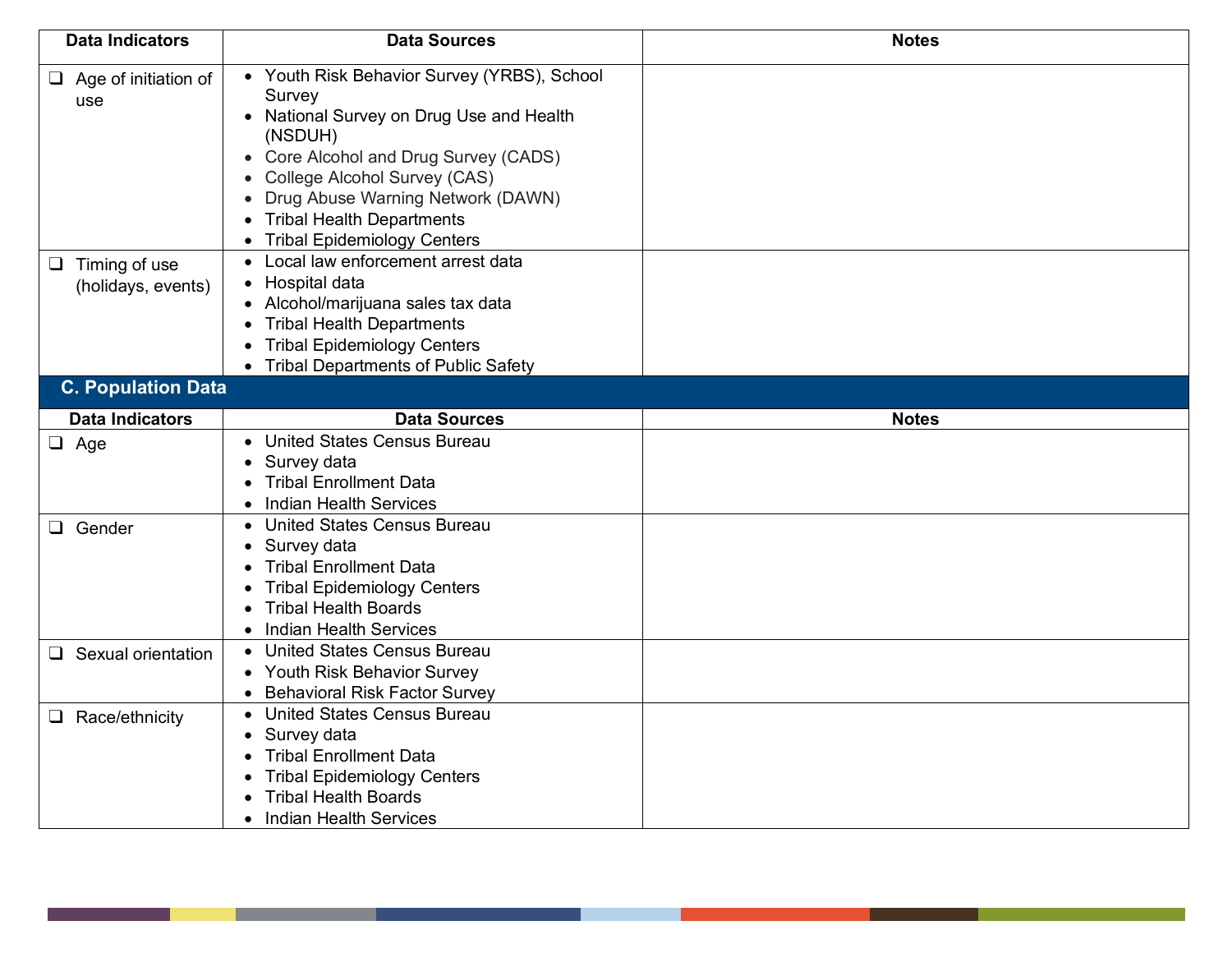| <b>Data Indicators</b>              | <b>Data Sources</b>                                                                                                                                                                                                                  | <b>Notes</b> |
|-------------------------------------|--------------------------------------------------------------------------------------------------------------------------------------------------------------------------------------------------------------------------------------|--------------|
| Military/veterans<br>⊔              | • United States Census<br>Local military office<br>National Survey on Drug Use and Health<br>(NSDUH)<br><b>Tribal Enrollment Data</b><br><b>Tribal Epidemiology Centers</b><br><b>Tribal Health Boards</b><br>Indian Health Services |              |
| Urban/rural<br>$\Box$               | <b>United States Census Bureau</b><br><b>USDA Rural-Urban Continuum Codes</b><br><b>Tribal Enrollment Data</b><br><b>Tribal Epidemiology Centers</b><br><b>Tribal Health Boards</b><br><b>Indian Health Services</b>                 |              |
| $\Box$<br>Disability status         | <b>United States Census Bureau</b><br><b>Tribal Enrollment Data</b><br><b>Tribal Epidemiology Centers</b><br><b>Tribal Health Boards</b><br>Indian Health Services                                                                   |              |
| Educational<br>$\Box$<br>attainment | • United States Census Bureau<br>American Indian Higher Education Consortium<br><b>Bureau of Indian Education</b><br><b>Tribal Departments of Education</b>                                                                          |              |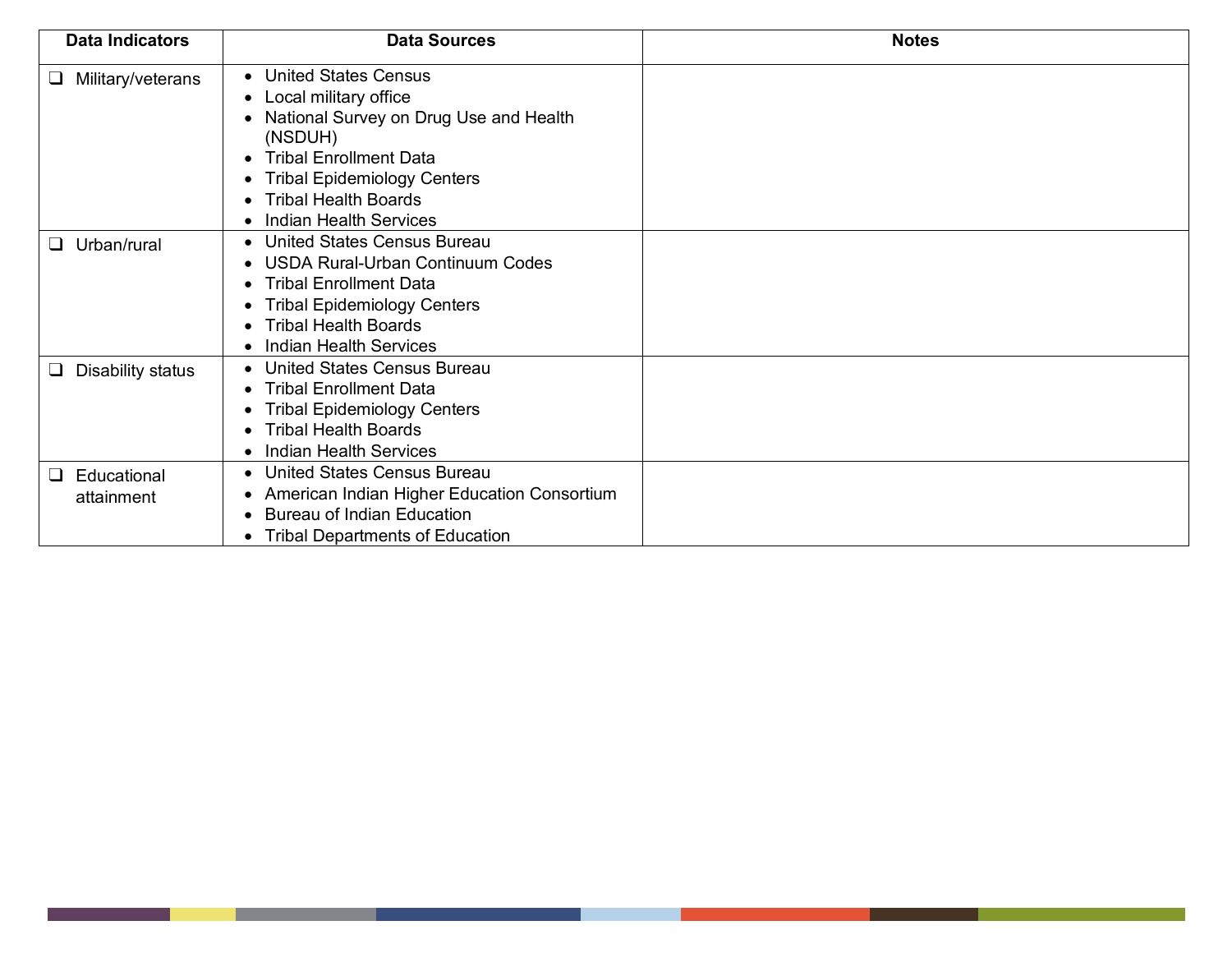## **Section 2: Intervening Variables, Resources, and Readiness**

After you've identified your priorities and focus population, identifying the factors driving those problems and the resources and readiness to address them follow. This section helps identify data indicators for evidence-based intervening variables, as well as assessing resources and community readiness. Definitions are provided for clarity, as sometimes specific terminology can vary. Potential data sources are intended as suggestions for how to collect data for each intervening variable. The notes column is available to include questions, comments, or other notes related to each indicator.

Note: These tables present some of the key risk and protective factors related to adolescent and young adult substance initiation and misuse, but they are not exhaustive. If examining risk or protective factors not included in this table, be sure there is adequate research supporting the connection between the factor and substance misuse consequences or consumption patterns. The majority of risk/protective factors and definitions are excerpted from *Chapter 3: Prevention Programs and Policies in the Surgeon General's Report on Alcohol, Drugs, and Health*. 1 Complete citations are found in this report. Additional factors are from the *Wyoming Prevention Depot's Environmental Strategies Tool<sup>2</sup>; references* for these factors are found on this website*.* 

## **A. Intervening Variables.**

Factors that precede and increase (risk) or decrease (protective) the likelihood of one misusing a specific substance.

| <b>Risk Factor</b>                                              | <b>Definition</b>                                                                                    | <b>Potential Data Sources</b>                                                                                                    | <b>Notes</b> |
|-----------------------------------------------------------------|------------------------------------------------------------------------------------------------------|----------------------------------------------------------------------------------------------------------------------------------|--------------|
| Early initiation of<br>⊔<br>substance use <sup>1</sup>          | Engaging in alcohol or drug use<br>at a young age. <sup>1</sup>                                      | • Youth Risk Behavior Survey (YRBS)<br>Other school surveys<br>$\bullet$                                                         |              |
| $\Box$ Early and<br>persistent problem<br>behavior <sup>1</sup> | Emotional distress,<br>aggressiveness, and "difficult"<br>temperaments in adolescents <sup>1</sup> . | <b>Communities That Care (CTC) Youth</b><br>$\bullet$<br>Survey<br>• Local school data<br>Other youth/school survey<br>$\bullet$ |              |
| $\Box$ Rebelliousness <sup>1</sup>                              | High tolerance for deviance and<br>rebellious activities. <sup>1</sup>                               | • CTC Youth Survey<br>Other youth/school survey<br>$\bullet$                                                                     |              |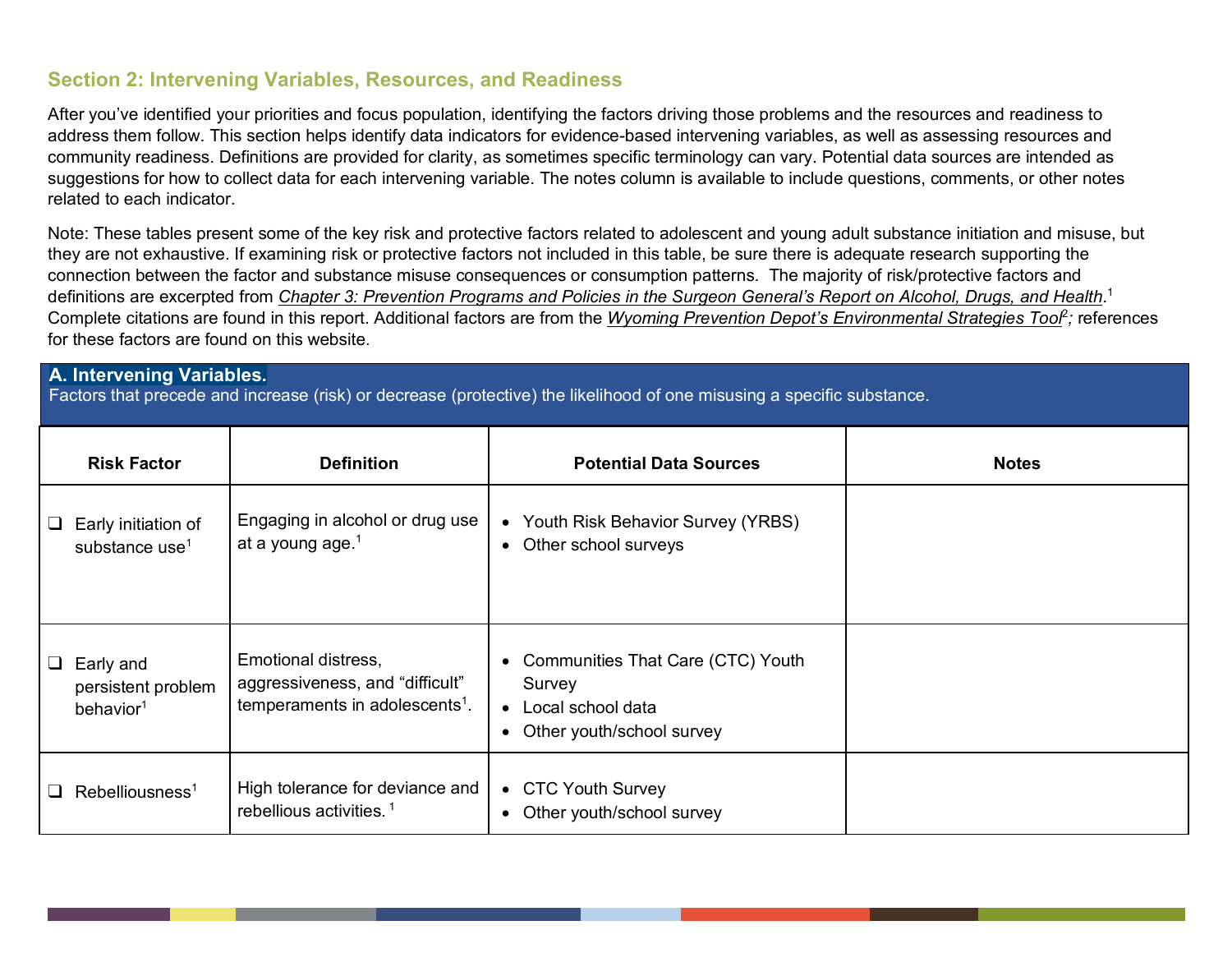|        | <b>Risk Factor</b>                                          | <b>Definition</b>                                                                                                                              | <b>Potential Data Sources</b>                                                                             | <b>Notes</b> |
|--------|-------------------------------------------------------------|------------------------------------------------------------------------------------------------------------------------------------------------|-----------------------------------------------------------------------------------------------------------|--------------|
| ⊔      | Favorable attitudes<br>toward substance<br>use <sup>1</sup> | Positive feelings towards<br>alcohol or drug use, low<br>perception of risk. <sup>1</sup>                                                      | • CTC Youth Survey<br>• YRBS<br>Other youth/school survey<br>$\bullet$<br>Youth focus groups<br>$\bullet$ |              |
| ⊔      | Peer substance<br>use <sup>1</sup>                          | Friends and peers who engage<br>in alcohol or drug use. $1$                                                                                    | • CTC Youth Survey<br>Other youth/school survey<br>• Youth focus groups                                   |              |
| $\Box$ | Perception of peer<br>disapproval                           | Belief that peers disapprove of<br>alcohol or drug use                                                                                         | • YRBS<br>• Other youth/school survey<br>• Youth focus groups                                             |              |
|        | $\Box$ Perception of<br>availability/ ease of<br>access     | Belief that obtaining alcohol or<br>other drugs is easy, or that they<br>are highly available.                                                 | • YRBS<br>• Other youth/school survey<br>• Youth focus groups                                             |              |
| $\Box$ | Social access/<br>availability                              | Ability to obtain alcohol or drugs<br>from family, friends, or other<br>acquaintances, with or without<br>their knowledge                      | • YRBS<br>• Other youth/school survey<br>• Youth focus groups                                             |              |
|        | $\Box$ Family<br>management<br>problems                     | Inadequate management<br>practices, including unclear<br>expectations for children's<br>behavior, inadequate<br>supervision, and monitoring of | • CTC Youth Survey<br>• Other youth/school survey<br>Parent surveys<br>$\bullet$                          |              |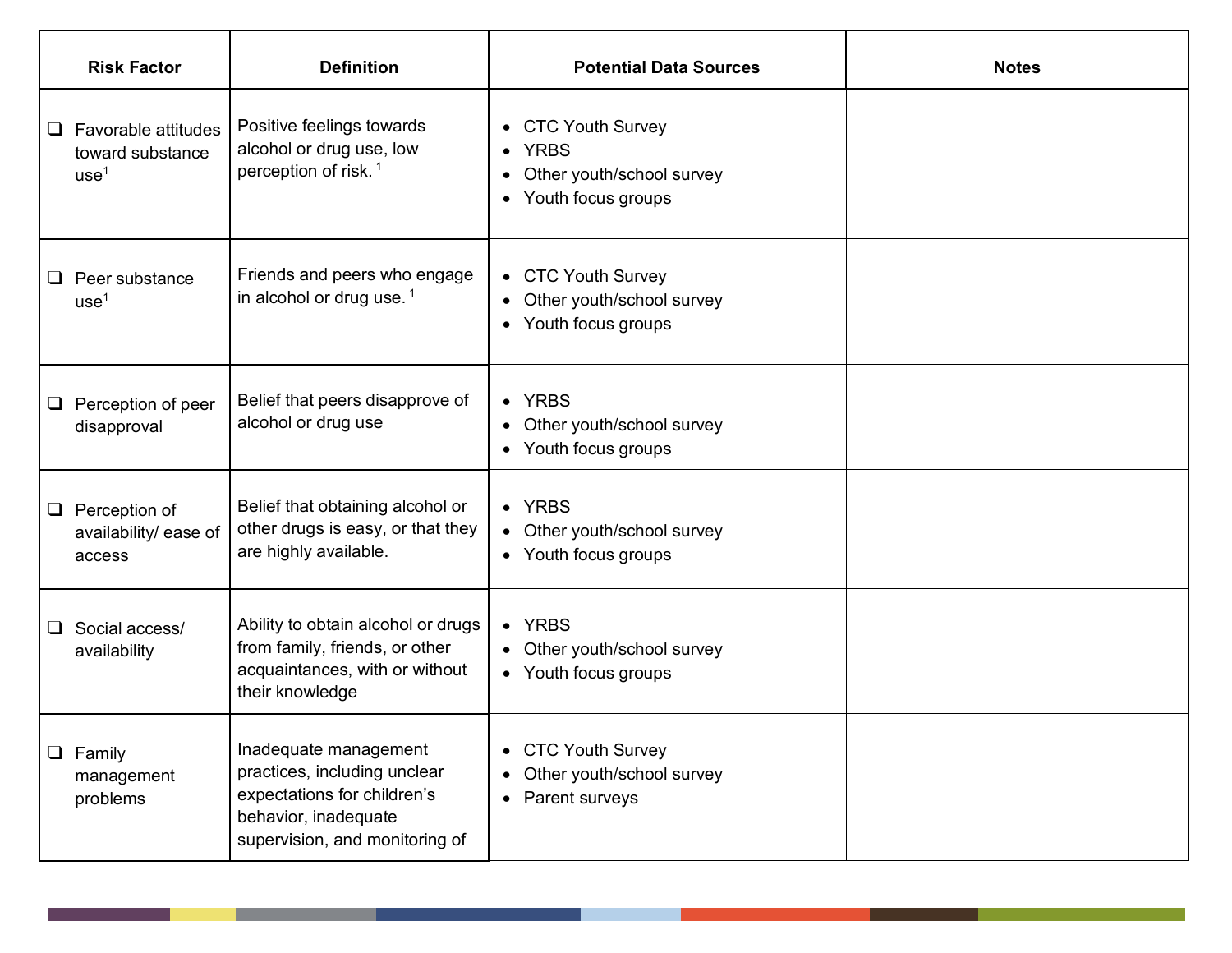| <b>Risk Factor</b>                                                             | <b>Definition</b>                                                                                                                                                  | <b>Potential Data Sources</b>                                                                           | <b>Notes</b> |
|--------------------------------------------------------------------------------|--------------------------------------------------------------------------------------------------------------------------------------------------------------------|---------------------------------------------------------------------------------------------------------|--------------|
| (monitoring,<br>rewards, etc) <sup>1</sup>                                     | children, and excessively<br>severe, harsh, or inconsistent<br>punishment. <sup>1</sup>                                                                            |                                                                                                         |              |
| $\Box$ Family conflict <sup>1</sup>                                            | Conflict between parents or<br>between parents and children,<br>including abuse or neglect. <sup>1</sup>                                                           | • YRBS ACEs Module<br>• Other youth/school survey                                                       |              |
| $\Box$ Favorable parental<br>attitudes <sup>1</sup>                            | Parental attitudes that are<br>favorable to drug use and<br>parental approval of drinking<br>and drug use. $1$                                                     | • CTC Youth Survey<br>• YRBS<br>• Other youth/school survey<br>• Youth focus groups<br>• Parent surveys |              |
| $\Box$ Family history of<br>substance misuse <sup>1</sup>                      | Persistent, progressive, and<br>generalized substance use,<br>misuse, and use disorders by<br>family members. <sup>1</sup>                                         | • YRBS ACEs Module<br>• Other youth/school survey<br>• Parent surveys                                   |              |
| $\Box$ Academic failure<br>beginning in late<br>elementary school <sup>1</sup> | Poor grades in school. <sup>1</sup>                                                                                                                                | • Local school data<br>• Other youth/school survey                                                      |              |
| $\Box$ Lack of<br>commitment to<br>school <sup>1</sup>                         | When a young person no<br>longer considers the role of the<br>student as meaningful and<br>rewarding, or lacks investment<br>or commitment to school. <sup>1</sup> | • CTC Youth Survey<br>• Other youth/school survey<br>• Youth focus groups                               |              |

∎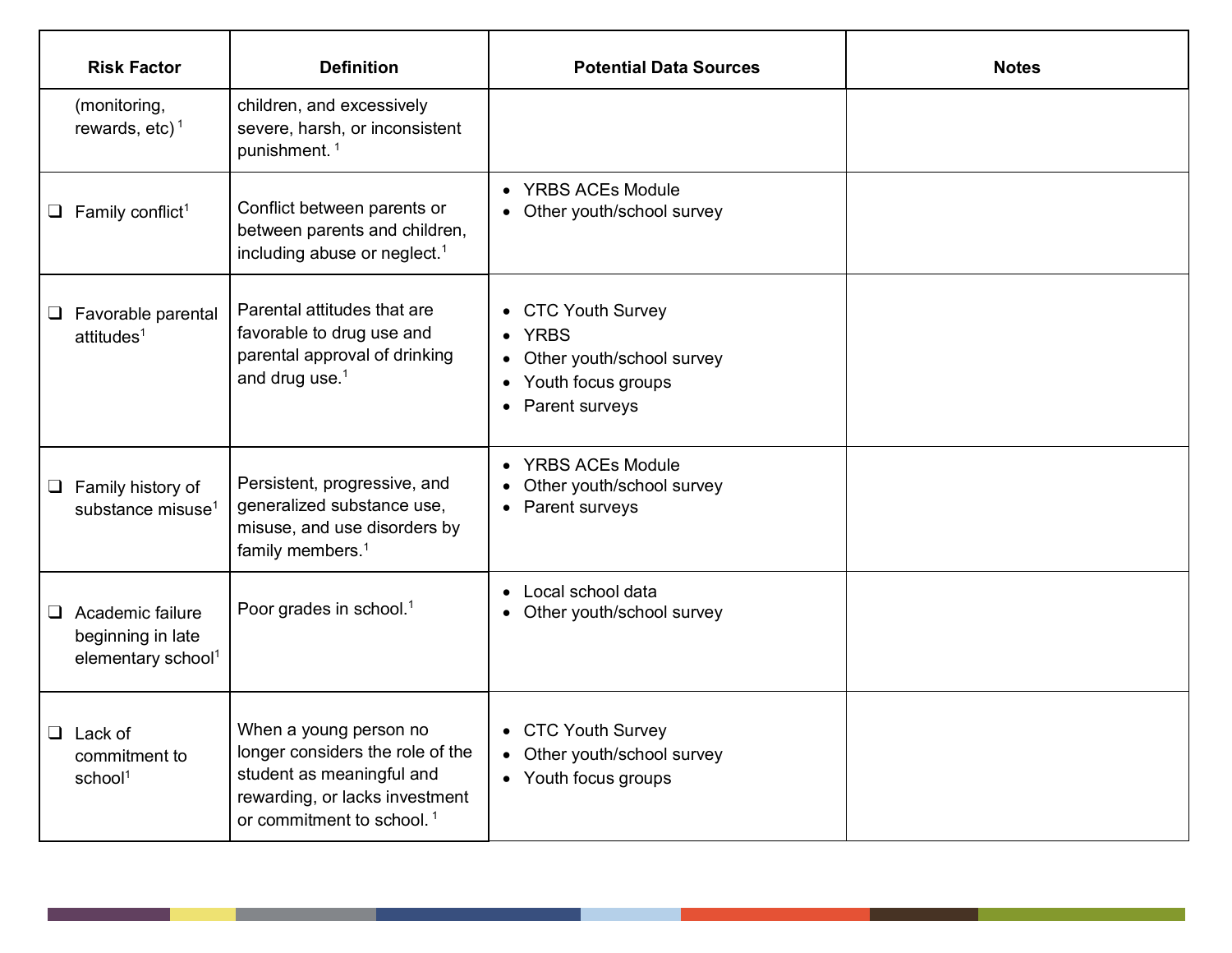| <b>Risk Factor</b>                                                                     | <b>Definition</b>                                                                                                                                                                                                                           | <b>Potential Data Sources</b>                                                                                                                                                                                                                                                                                                                  | <b>Notes</b> |
|----------------------------------------------------------------------------------------|---------------------------------------------------------------------------------------------------------------------------------------------------------------------------------------------------------------------------------------------|------------------------------------------------------------------------------------------------------------------------------------------------------------------------------------------------------------------------------------------------------------------------------------------------------------------------------------------------|--------------|
| $\Box$ Low cost of<br>alcohol/ economic<br>availability $2$                            | Low alcohol sales tax, happy<br>hour specials, other price<br>discounting. $2$                                                                                                                                                              | • Local/state taxation rates<br><b>Environmental scans</b><br>• Community mapping                                                                                                                                                                                                                                                              |              |
| High retail<br>Ц<br>availability of<br>substances $2$                                  | High number of alcohol outlets<br>in a defined geographical area<br>or per a sector of the<br>population. <sup>2</sup>                                                                                                                      | • State Prescription Drug Monitoring<br>Programs (for prescription drugs)<br>• Automated Reports and Consolidated<br>Ordering System (ARCOS) (for<br>prescription drugs)<br>• Synar Amendment Reports (Tobacco<br>Data)<br>STOP Act State Reports (Alcohol data)<br>$\bullet$<br><b>Environmental scans</b><br>Photovoice<br>Community mapping |              |
| $\Box$ Community laws<br>and norms<br>favorable to<br>substance use <sup>1</sup>       | Community reinforcement of<br>norms suggesting alcohol and<br>drug use is acceptable for<br>youth, including low tax rates<br>on alcohol or tobacco or<br>community beer tasting events. <sup>1</sup>                                       | • CTC Youth survey<br>Other youth or school survey<br>• Youth focus groups<br>• Laws/policy/regulations analysis                                                                                                                                                                                                                               |              |
| $\Box$ Low enforcement<br>of public policies,<br>laws, and<br>regulations <sup>2</sup> | Surveillance of substance sales<br>at retail outlets, issuing<br>penalties and fines for<br>violations, community policing<br>of local ordinances, and<br>providing incentives for<br>upholding substance-related<br>policies. <sup>2</sup> | • Review of Policy/law/ regulations related<br>to enforcement<br>• Key informant interviews with law<br>enforcement and other key leaders                                                                                                                                                                                                      |              |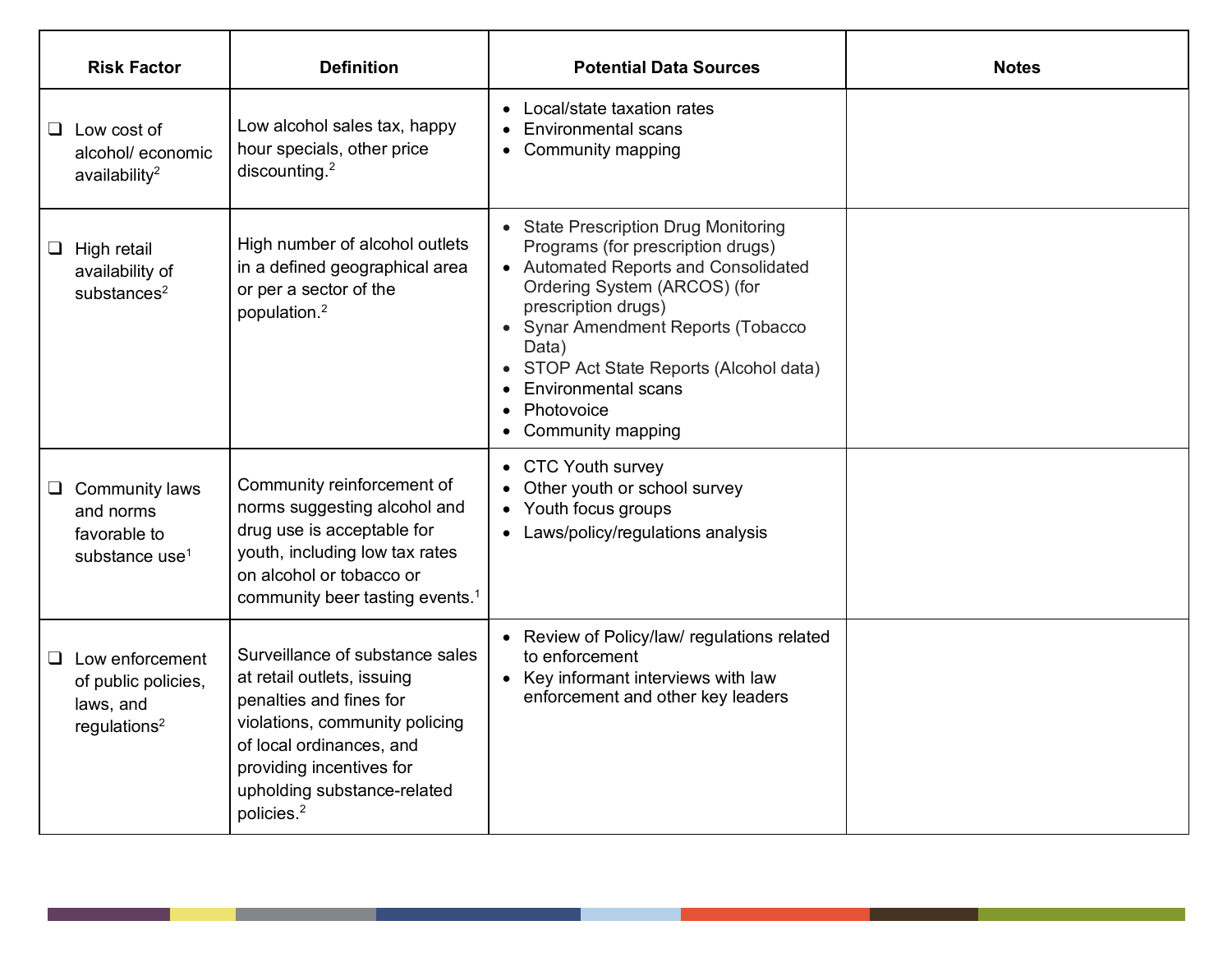|        | <b>Risk Factor</b>                                           | <b>Definition</b>                                                                                                                                                                    | <b>Potential Data Sources</b>                                                                                                                                                                                                        | <b>Notes</b> |
|--------|--------------------------------------------------------------|--------------------------------------------------------------------------------------------------------------------------------------------------------------------------------------|--------------------------------------------------------------------------------------------------------------------------------------------------------------------------------------------------------------------------------------|--------------|
| $\Box$ | Exposure to<br>alcohol and other<br>drugs on social<br>media | Exposure to alcohol and other<br>drugs on social media through<br>posts and/or advertising.<br>Current data sources are<br>limited and require expertise.                            | • Using tweets to identify substance use<br>trends                                                                                                                                                                                   |              |
| $\Box$ | Exposure to<br>advertising and<br>marketing <sup>2</sup>     | Increased consumer exposure<br>to a product through<br>advertisements in traditional<br>media, discounts, and/or event<br>sponsorship. <sup>2</sup>                                  | <b>Environmental scans</b><br>Photovoice<br><b>Community mapping</b><br>• Youth focus groups                                                                                                                                         |              |
| $\Box$ | Low neighborhood<br>attachment <sup>1</sup>                  | Low level of bonding to the<br>neighborhood. <sup>1</sup>                                                                                                                            | • CTC Youth survey<br>Other youth or school survey<br>Youth focus groups                                                                                                                                                             |              |
| $\Box$ | Community<br>disorganization <sup>1</sup>                    | Living in neighborhoods with<br>high population density, lack of<br>natural surveillance of public<br>places, physical deterioration,<br>and high rates of adult crime. <sup>1</sup> | • CTC Youth survey<br>Other youth or school survey<br>Observation<br>Photovoice<br><b>Environmental scans</b><br>• Youth focus groups                                                                                                |              |
| ⊔.     | Low<br>socioeconomic<br>status $1$                           | A parent's low socioeconomic<br>status, as measured through a<br>combination of education,<br>income, and occupation. <sup>1</sup>                                                   | • State Employment and Labor Agency<br>(unemployment)<br>• School district or State Department of<br>Education (free/reduced lunch)<br><b>State Department of Human Services</b><br>(AFDC/TANF recipients, Food Stamp<br>recipients) |              |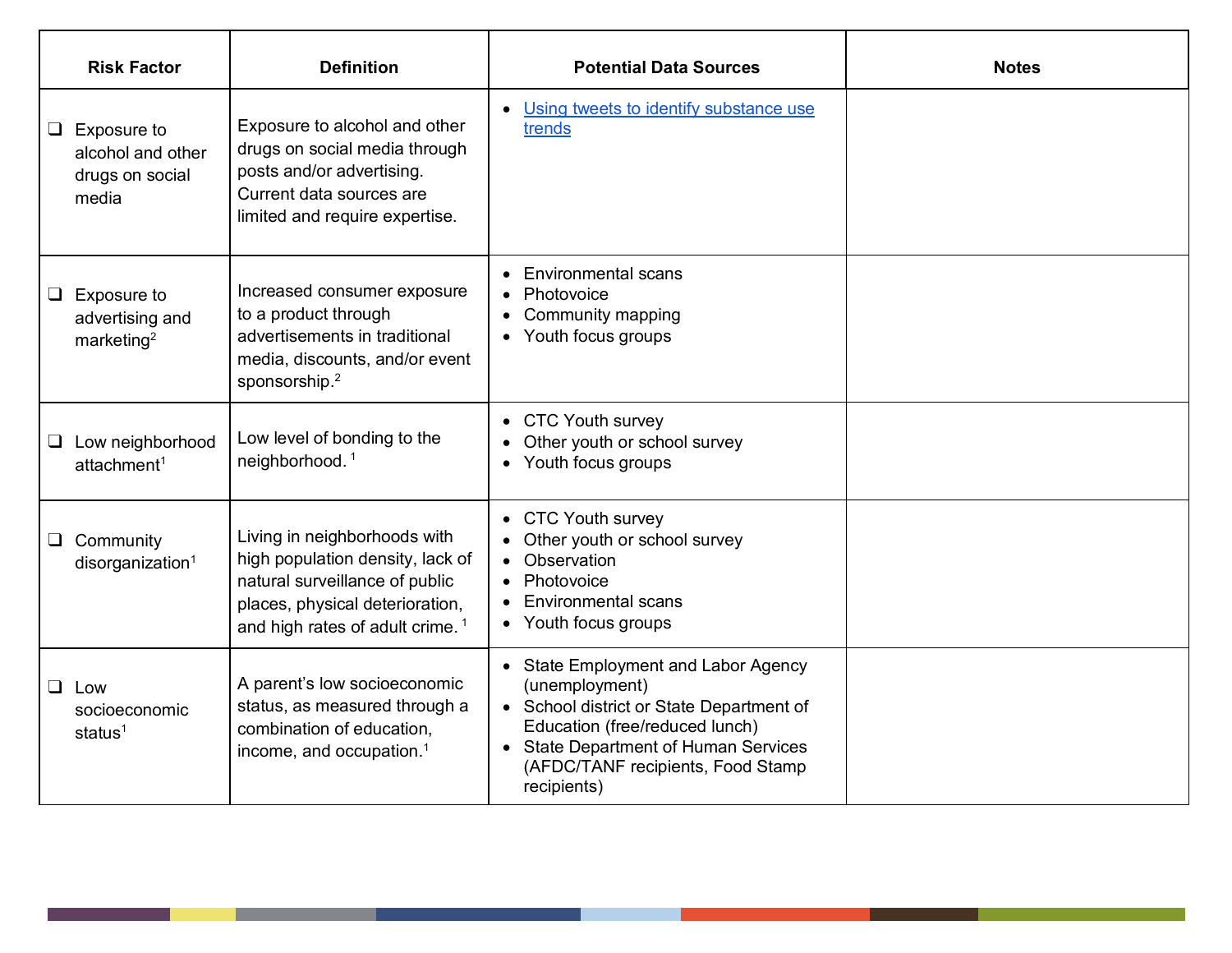| <b>Risk Factor</b>                                        | <b>Definition</b>                                                                                                                                                                                                                                                                                                           | <b>Potential Data Sources</b>                                                                                                                                                                                                                                                                           | <b>Notes</b> |
|-----------------------------------------------------------|-----------------------------------------------------------------------------------------------------------------------------------------------------------------------------------------------------------------------------------------------------------------------------------------------------------------------------|---------------------------------------------------------------------------------------------------------------------------------------------------------------------------------------------------------------------------------------------------------------------------------------------------------|--------------|
| <b>Transitions and</b><br>u.<br>mobility <sup>1</sup>     | Communities with high rates of<br>mobility within or between<br>communities. $1$                                                                                                                                                                                                                                            | • CTC Youth survey<br>• Other youth/school survey                                                                                                                                                                                                                                                       |              |
| High rates of<br>⊔<br>Unemployment/<br>Underemployment    | High rates of joblessness<br>among specific groups or<br>communities due to low<br>education attainment, lack of<br>job opportunities, rurality of the<br>communities, discrimination,<br>and low income                                                                                                                    | • State Employment and Labor Agency<br>U.S. Bureau of Labor Statistics<br>$\bullet$<br>• National Tribal Behavioral Health Agenda<br>US Department of the Interior-Indian<br>$\bullet$<br>Affairs - Population and Labor Force<br>reports                                                               |              |
| Low school<br>$\Box$<br>completion rates                  | High dropout rates, low<br>achievement and graduation<br>rates among specific groups or<br>communities                                                                                                                                                                                                                      | • The Bureau of Indian Education<br><b>National Center for Educational Statistics</b><br>• Local School Districts<br><b>State Departments of Education</b><br>$\bullet$<br><b>Tribal Colleges</b><br>$\bullet$<br><b>Tribal Departments of Education</b>                                                |              |
| <b>Historical and</b><br>⊔<br>intergenerational<br>trauma | Cumulative, multigenerational,<br>collective experience of<br>emotional and psychological<br>injury in communities and in<br>descendants (Brave Heart<br>2003, 2012)<br>https://store.samhsa.gov/sites/d<br>efault/files/d7/priv/sma14-<br>4866.pdf.<br>*This is critical information for<br>selecting culturally sensitive | • Administration for Children and Families<br>https://www.acf.hhs.gov/trauma-<br>toolkit/trauma-concept<br>• SAMHSA Treatment Improvement<br>Protocol 61 Behavioral Health Services<br>for Al/AN<br>https://store.samhsa.gov/sites/default/file<br>s/d7/priv/tip 61 aian full document 020<br>419 0.pdf |              |

∎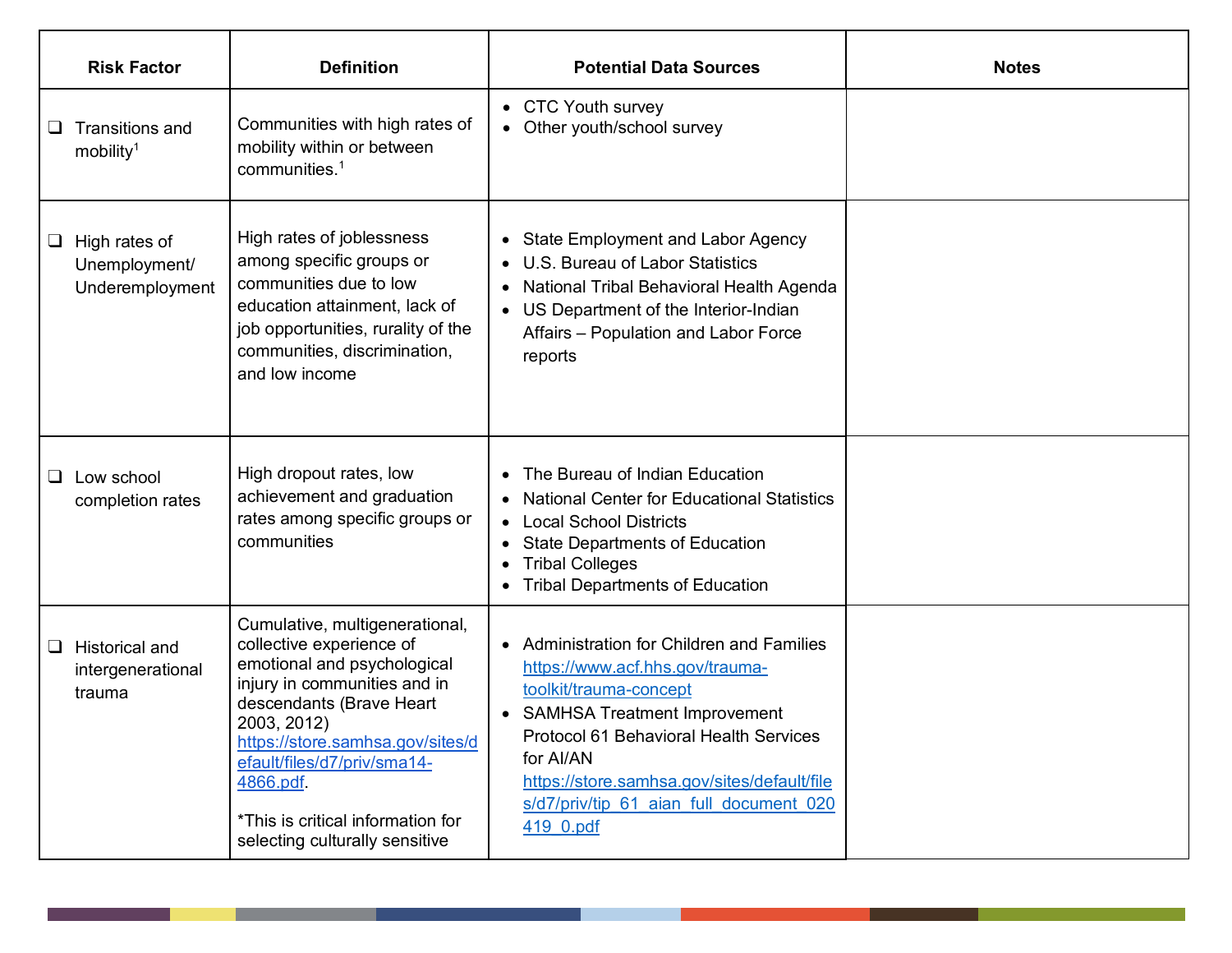| <b>Risk Factor</b> | <b>Definition</b>                                                                                         | <b>Potential Data Sources</b>                                                                                                                                                                                                                                                                                                                                                                                                                                                                                                                                                                                                                                                                                                                                                                                                                                                                                                                                                                                                                                                                | <b>Notes</b> |
|--------------------|-----------------------------------------------------------------------------------------------------------|----------------------------------------------------------------------------------------------------------------------------------------------------------------------------------------------------------------------------------------------------------------------------------------------------------------------------------------------------------------------------------------------------------------------------------------------------------------------------------------------------------------------------------------------------------------------------------------------------------------------------------------------------------------------------------------------------------------------------------------------------------------------------------------------------------------------------------------------------------------------------------------------------------------------------------------------------------------------------------------------------------------------------------------------------------------------------------------------|--------------|
|                    | interventions, but direct data<br>sources are limited. Resources<br>provided describe the risk<br>factor. | • National Tribal Behavioral Health Agenda<br>file:///Users/mac/Downloads/pep16-ntbh-<br>agenda-3.pdf<br>• Georgetown University Center for Child<br>and Human Development<br>https://gucchdtacenter.georgetown.edu/T<br>raumaInformedCare/<br>• 2014 Taskforce on American Indian And<br>Alaska Native Children Exposed to<br>Violence<br>https://www.justice.gov/sites/default/files/<br>defendingchildhood/pages/attachments/2<br>015/03/23/ending violence so children<br>can thrive.pdf<br>• National Center on Substance Abuse<br>and Child Welfare - Tribal Families and<br><b>Trauma Exposure</b><br>https://ncsacw.samhsa.gov/resources/tra<br>uma/tribal-families-and-trauma-<br>exposure.aspx<br>• Indian Health service Trauma Informed<br>Care<br>https://www.ihs.gov/teleeducation/webina<br>r-archives/traumainformedcare/<br>• Indian Child Trauma Center<br>http://www.icctc.org/index.asp<br>• New Mexico CARES Health Disparities<br>Center<br>https://hsc.unm.edu/programs/nmcaresh<br>d/docs/story heart.pdf<br>• The National Child Traumatic Stress<br><b>Network</b> |              |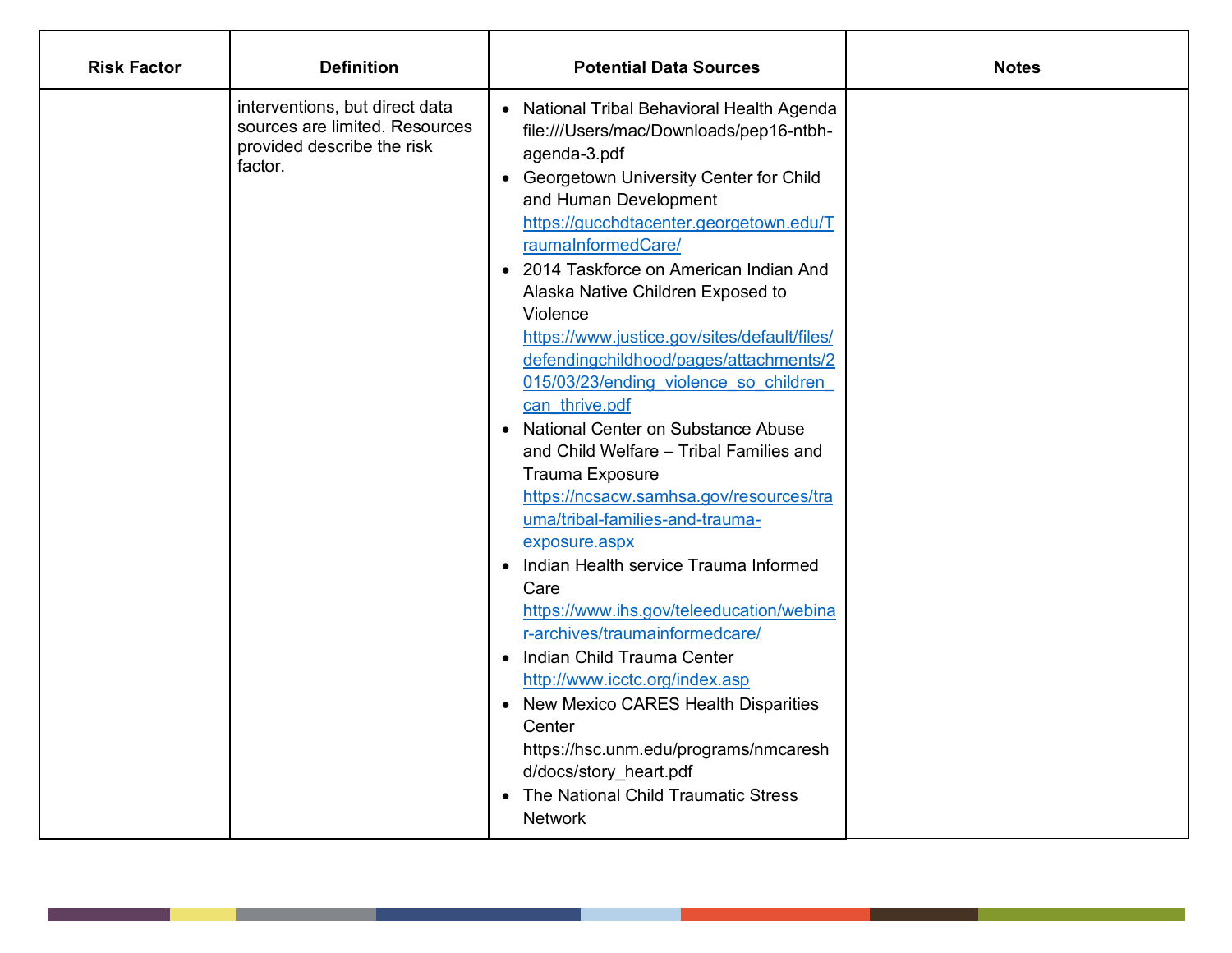| <b>Risk Factor</b>                                                              | <b>Definition</b>                                                                                                                                                                                                                                                                                                                          | <b>Potential Data Sources</b>                                                                                                                                                                                                                                                                                                                                                                                                                                     | <b>Notes</b> |
|---------------------------------------------------------------------------------|--------------------------------------------------------------------------------------------------------------------------------------------------------------------------------------------------------------------------------------------------------------------------------------------------------------------------------------------|-------------------------------------------------------------------------------------------------------------------------------------------------------------------------------------------------------------------------------------------------------------------------------------------------------------------------------------------------------------------------------------------------------------------------------------------------------------------|--------------|
|                                                                                 |                                                                                                                                                                                                                                                                                                                                            | https://www.nctsn.org/resources/racial-<br>injustice-and-trauma-african-americans-<br>us-nctsn-position-statement                                                                                                                                                                                                                                                                                                                                                 |              |
| $\Box$ Loss of culture,<br>language,<br>spirituality, and<br>traditional values | When communities are<br>exposed to geographic<br>displacement and<br>implementation of policies<br>aimed at eliminating traditional<br>social organization and values,<br>language, culture, and<br>spirituality                                                                                                                           | National Tribal Behavioral Health Agenda<br>$\bullet$<br>file:///Users/mac/Downloads/pep16-ntbh-<br>agenda-3.pdf<br>• National Center on Substance Abuse<br>and Child Welfare - Tribal Families and<br>Trauma Exposure<br>https://ncsacw.samhsa.gov/resources/tra<br>uma/tribal-families-and-trauma-<br>exposure.aspx<br>Indian Health service Trauma Informed<br>$\bullet$<br>Care<br>https://www.ihs.gov/teleeducation/webina<br>r-archives/traumainformedcare/ |              |
| $\Box$ Unmet<br>Development<br>Needs of Children                                | Young children in some<br>communities disproportionately<br>experiencing long term physical<br>and psychological health<br>outcomes because of high rates<br>of poverty, and<br>intergenerational effects of<br>historical trauma on their<br>families (e.g., Native Children<br>are inordinately represented in<br>the foster care system | • County Health Rankings and Roadmaps<br><b>Tribal Epidemiology Centers</b><br>• National Tribal Behavioral Health Agenda<br>• Tribal Health Boards<br>• US Census Bureau                                                                                                                                                                                                                                                                                         |              |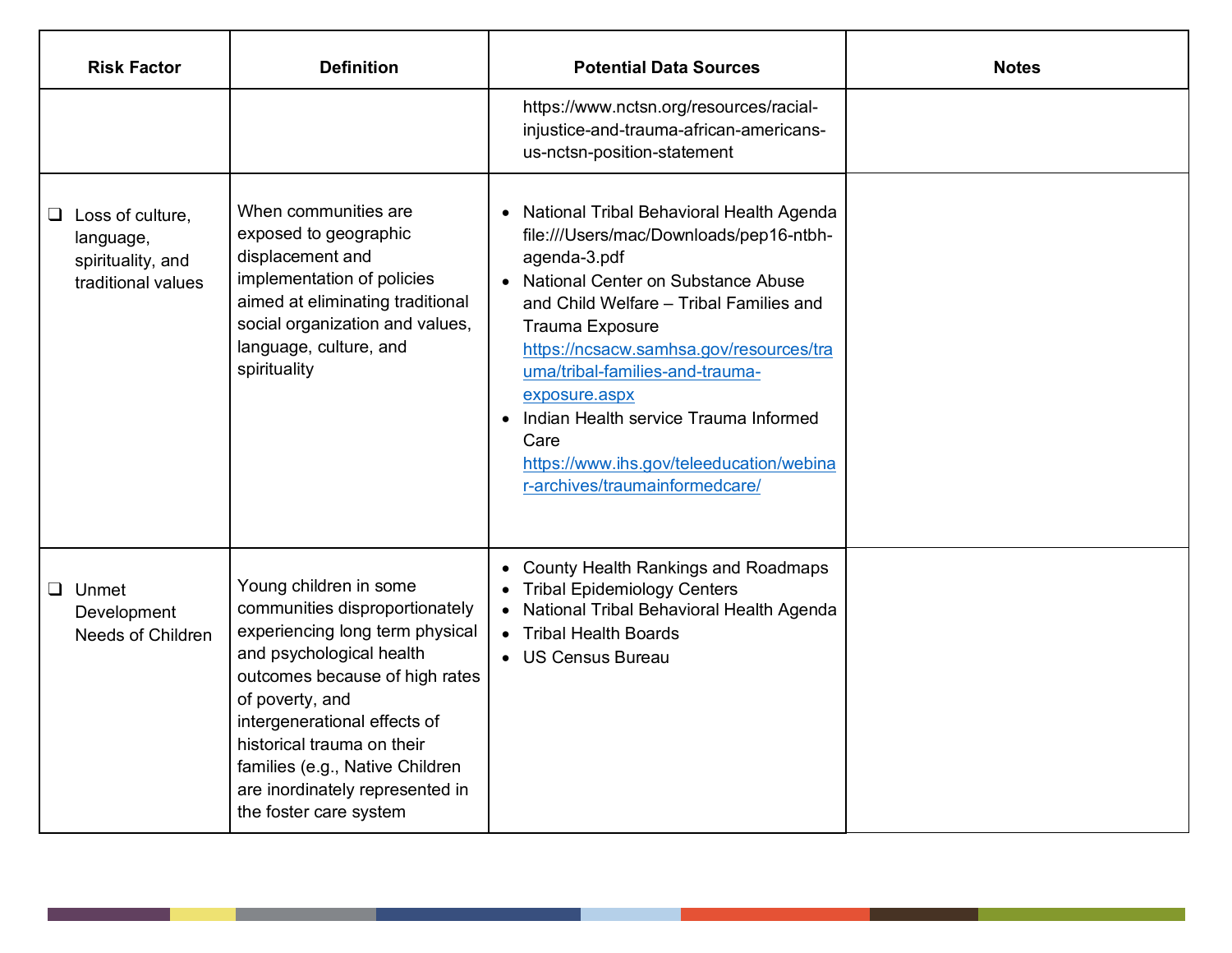| <b>Risk Factor</b>                               | <b>Definition</b>                                                                                                                                                                             | <b>Potential Data Sources</b>                                                                                                                                                                                                                                                                                      | <b>Notes</b> |
|--------------------------------------------------|-----------------------------------------------------------------------------------------------------------------------------------------------------------------------------------------------|--------------------------------------------------------------------------------------------------------------------------------------------------------------------------------------------------------------------------------------------------------------------------------------------------------------------|--------------|
| Rural and<br>$\Box$<br>Geographic<br>Regions     | Remote, small, sparsely<br>populated communities that<br>may lack jobs, economic<br>opportunities, and access to<br>other services like healthcare<br>(e.g., American Indian<br>reservations) | <b>First Nations Development Institute</b><br>$\bullet$<br>https://www.usetinc.org/wp-<br>content/uploads/bvenuti/WWS/2017/May<br>%202017/May%208/Twice%20Invisible%<br>20-%20Research%20Note.pdf<br><b>Housing Assistance Council</b><br>$\bullet$<br>Indian Health Service<br><b>Tribal Epidemiology Centers</b> |              |
| Lack of Access to<br>ப<br><b>Preventive Care</b> | Pervasive disparities and<br>disparate gaps in access to<br>prevention services, health care<br>access and service utilization<br>within communities                                          | Indian Health Services<br>$\bullet$<br>• Tribal Epidemiology Centers<br>• Indian Health Service Units<br>• Tribal Health Boards<br>National Tribal Behavioral Health Agenda<br>$\bullet$                                                                                                                           |              |
|                                                  |                                                                                                                                                                                               | • Risk Factor Footnote: Media portrayal of alcohol use is important context for an assessment, but direct data is very limited. <sup>1</sup>                                                                                                                                                                       |              |

| <b>Protective Factor</b>                                                                  | <b>Definition</b>                                                                                                                              | <b>Data Source</b>                                            | <b>Notes</b> |
|-------------------------------------------------------------------------------------------|------------------------------------------------------------------------------------------------------------------------------------------------|---------------------------------------------------------------|--------------|
| Social, emotional,<br>⊔<br>behavioral,<br>cognitive, and<br>moral competence <sup>1</sup> | Interpersonal skills that help<br>youth integrate feelings,<br>thinking, and actions to achieve<br>specific social and interpersonal<br>goals. | • CTC Youth Survey<br>Other youth/ school survey<br>$\bullet$ |              |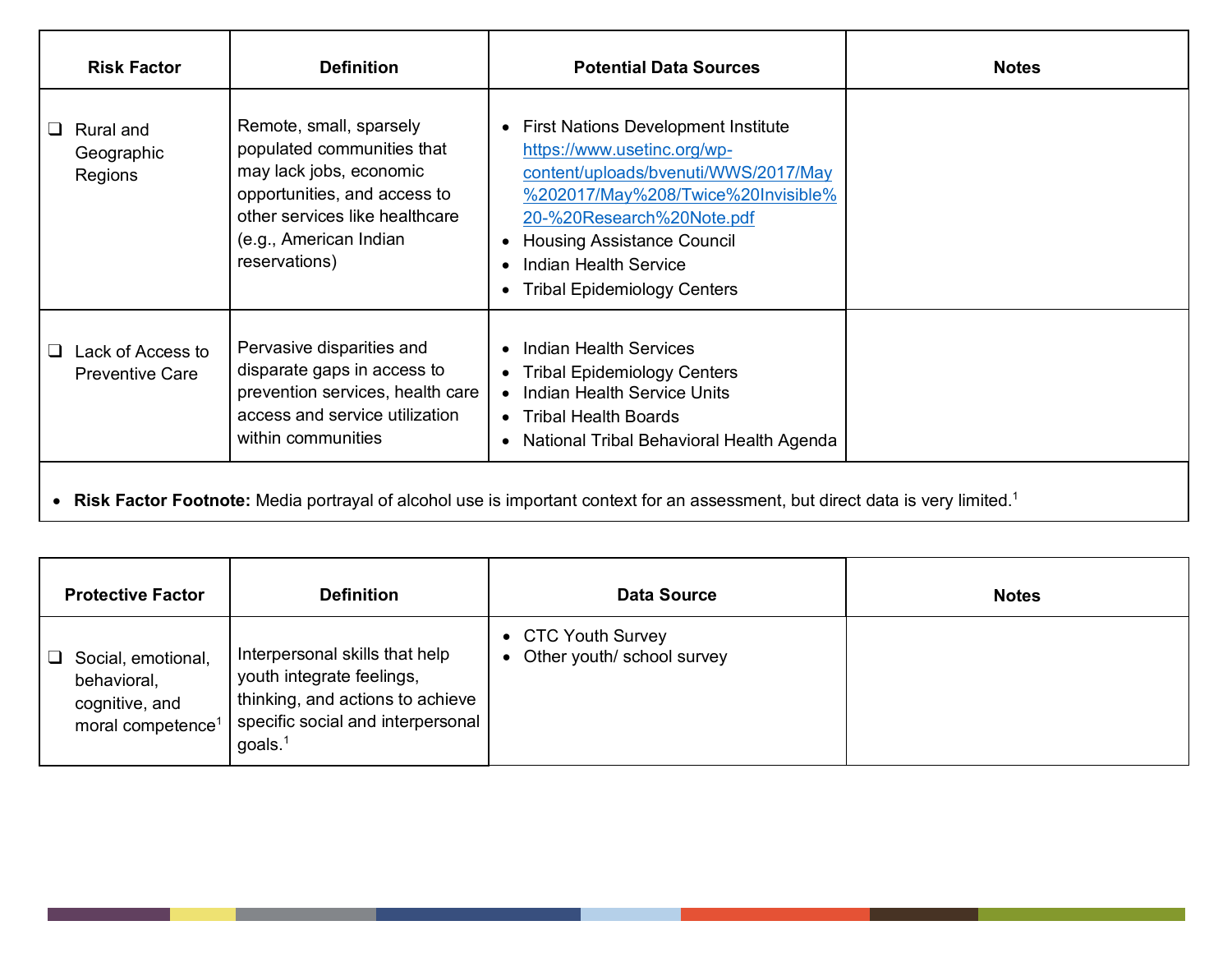| <b>Protective Factor</b>                                                | <b>Definition</b>                                                                                                                                                                                       | <b>Data Source</b>                                                         | <b>Notes</b> |
|-------------------------------------------------------------------------|---------------------------------------------------------------------------------------------------------------------------------------------------------------------------------------------------------|----------------------------------------------------------------------------|--------------|
| $\Box$ Self-efficacy <sup>1</sup>                                       | An individual's belief that they<br>can modify, control, or abstain<br>from substance use. $1$                                                                                                          | • Other youth/ school survey                                               |              |
| $\Box$ Spirituality <sup>1</sup>                                        | Belief in a higher being, or<br>involvement in spiritual<br>practices or religious activities. <sup>1</sup>                                                                                             | • CTC Youth Survey<br>• Other youth/ school survey                         |              |
| $\Box$ Resiliency <sup>1</sup>                                          | An individual's capacity for<br>adapting to change and<br>stressful events in healthy and<br>flexible ways. $1$                                                                                         | • CTC Youth Survey<br>• Other youth/ school survey                         |              |
| $\Box$ Opportunities for<br>positive social<br>involvement <sup>1</sup> | Developmentally appropriate<br>opportunities to be meaningfully<br>involved with the family, school,<br>or community. $1$                                                                               | • CTC Youth Survey<br>• Other youth/ school survey<br>• Youth focus groups |              |
| Recognition for<br>⊔<br>positive behavior <sup>1</sup>                  | Parents, teachers, peers, and<br>community members providing<br>recognition for effort and<br>accomplishments to motivate<br>individuals to engage in positive<br>behaviors in the future. <sup>1</sup> | • CTC Youth Survey<br>• Other youth/ school survey<br>• Youth focus groups |              |
| $\Box$ Bonding <sup>1</sup>                                             | Attachment and commitment to,<br>and positive communication<br>with, family, schools, and<br>communities. <sup>1</sup>                                                                                  | • CTC Youth Survey<br>• Other youth/ school survey<br>• Youth focus groups |              |

a sa ta

<u> a shekara ta 1991</u>

a sa sa na sa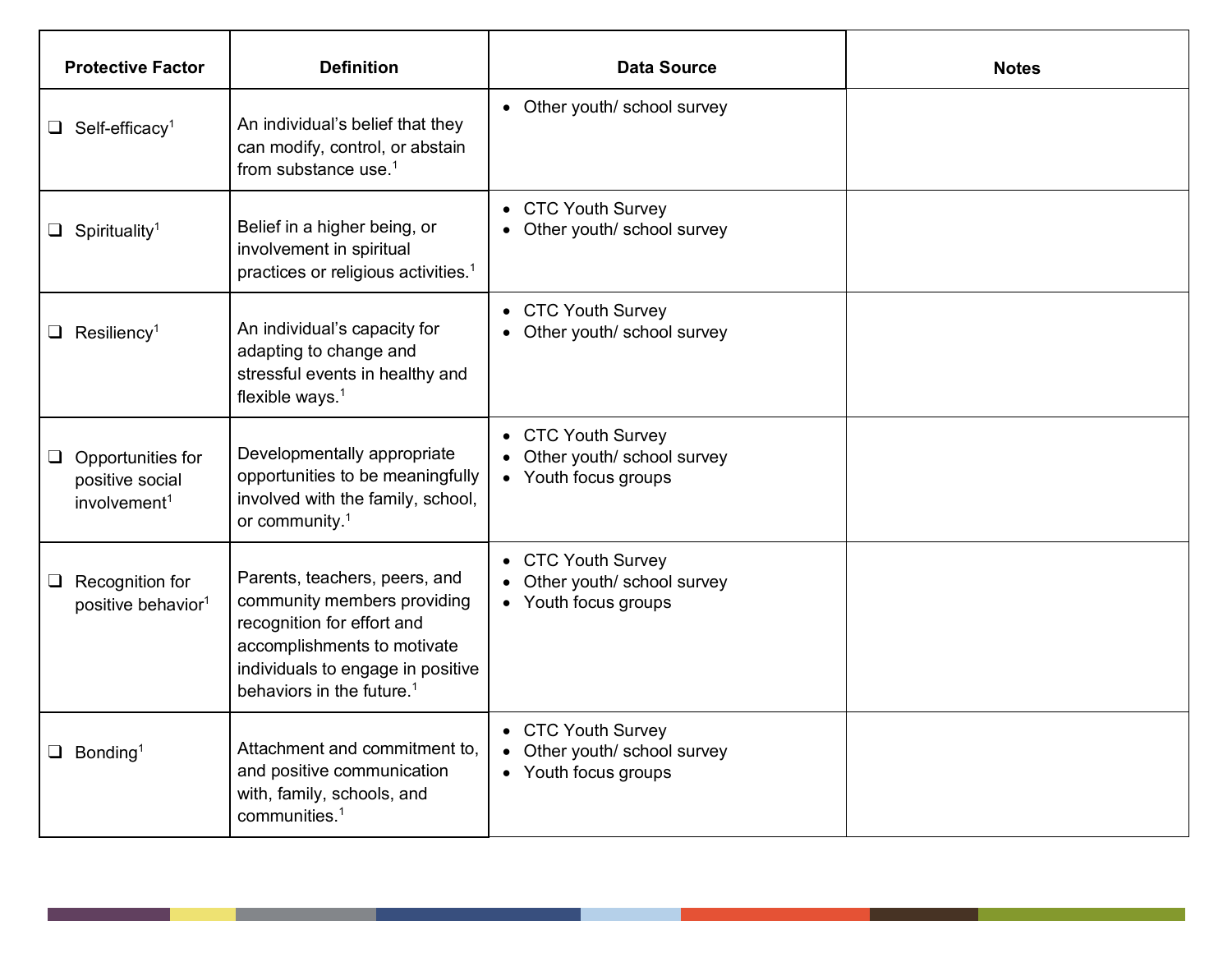|   | <b>Protective Factor</b>                                         | <b>Definition</b>                                                                                                                            | <b>Data Source</b>                                                                              | <b>Notes</b> |
|---|------------------------------------------------------------------|----------------------------------------------------------------------------------------------------------------------------------------------|-------------------------------------------------------------------------------------------------|--------------|
| ⊔ | Marriage or<br>committed<br>relationship <sup>1</sup>            | Married or living with a partner<br>in a committed relationship who<br>does not misuse alcohol or<br>drugs. $1$                              | • CTC Youth Survey<br>• YRBS ACEs Module<br>• Other youth/ school survey                        |              |
| ⊔ | Healthy beliefs and<br>standards for<br>behavior <sup>1</sup>    | Family, school, and community<br>norms that communicate clear<br>and consistent expectations<br>about not misusing alcohol and<br>drugs. $1$ | • CTC Youth Survey<br>• Other youth/ school survey<br>• Youth focus groups                      |              |
| ⊔ | Indigenous<br>language traditions<br>and cultural<br>maintenance | Maintenance and transfer of<br>traditional social organization<br>and values, language, culture,<br>spirituality                             | • Other youth/ school survey<br>• Focus groups or talking circles<br>• Key informant interviews |              |

I.

<u> a shekara ta 1991 a shekara ta 1991 a shekara ta 1991 a shekara ta 1991 a shekara ta 1991 a shekara ta 1991 a </u>

a sa sa na san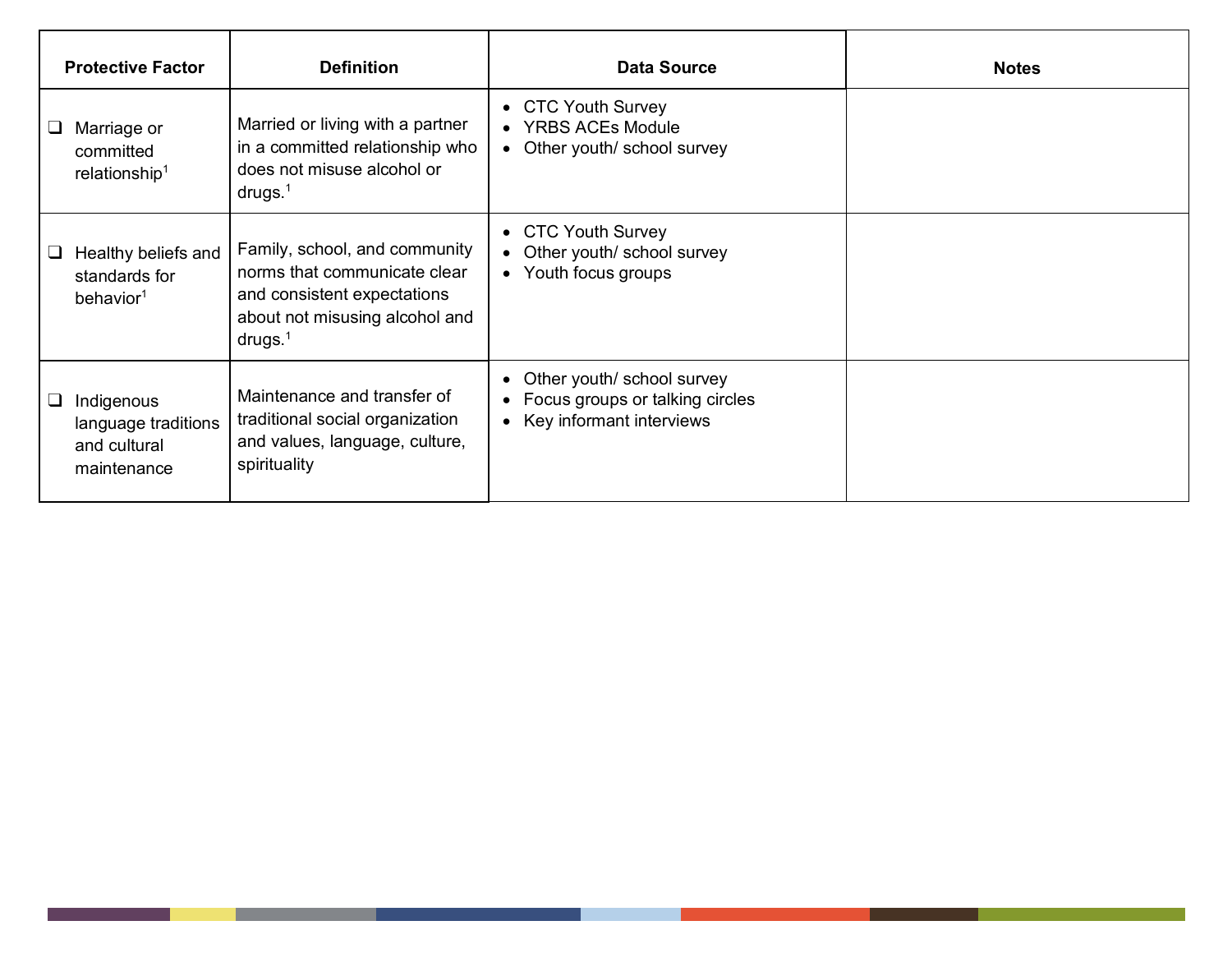| • B. Prevention Resources/Assets and Infrastructure |                                                                                                                                                                                                                                                                                                                                                                    |                                                                                                                                                                                                                                                                                                                              |              |
|-----------------------------------------------------|--------------------------------------------------------------------------------------------------------------------------------------------------------------------------------------------------------------------------------------------------------------------------------------------------------------------------------------------------------------------|------------------------------------------------------------------------------------------------------------------------------------------------------------------------------------------------------------------------------------------------------------------------------------------------------------------------------|--------------|
| <b>Resource Type</b>                                | <b>Definition</b>                                                                                                                                                                                                                                                                                                                                                  | • Data Source                                                                                                                                                                                                                                                                                                                | <b>Notes</b> |
| $\Box$ Human                                        | People who can assist with<br>prevention in some way:<br>Staff with appropriate<br>credentials and experience<br>Consultants/experts with<br>specialized knowledge on<br>key prevention aspects<br>Stakeholders (e.g.,<br>coalition members)<br>Members of the target<br>population(s)<br>Local champions<br>$\bullet$<br>Volunteers from the<br>general community | • Staff review of credentials and<br>competencies<br>• List of consultants/ experts and their<br>specialized knowledge<br>• Roster of coalition or other similar<br>group's membership with agency<br>affiliation sector representation<br>• List of additional stakeholders and<br>agency affiliation/sector representation |              |
| <b>Q</b> Fiscal                                     | The money that communities<br>can bring to prevention efforts,<br>as well as other things that cost<br>money but can often be<br>obtained for free or that can be<br>donated by partners. Examples:<br>Grants, donations, other<br>funding<br>Computer hardware and<br>software<br>Meeting space, food,<br>photocopying<br>Promotion, advertising                  | • Fiscal review of all forms of money,<br>duration of funding availability, etc.<br>• Inventory of computer equipment and<br>software<br>• Inventory of materials and supplies<br>Inventory of partners who can provide<br>other needed resources (meeting space,<br>food, etc.)                                             |              |
| $\Box$ Organizational                               | The structures within an<br>organization that are deeply<br>connected to a community's<br>substance abuse prevention<br>goals<br>Coalition or similar group<br>formalized                                                                                                                                                                                          | Review of organizational vision, mission<br>statement, by-laws, and policies<br>(including aspects related to cultural<br>competency)<br>• Analysis of key systems and<br>infrastructure                                                                                                                                     |              |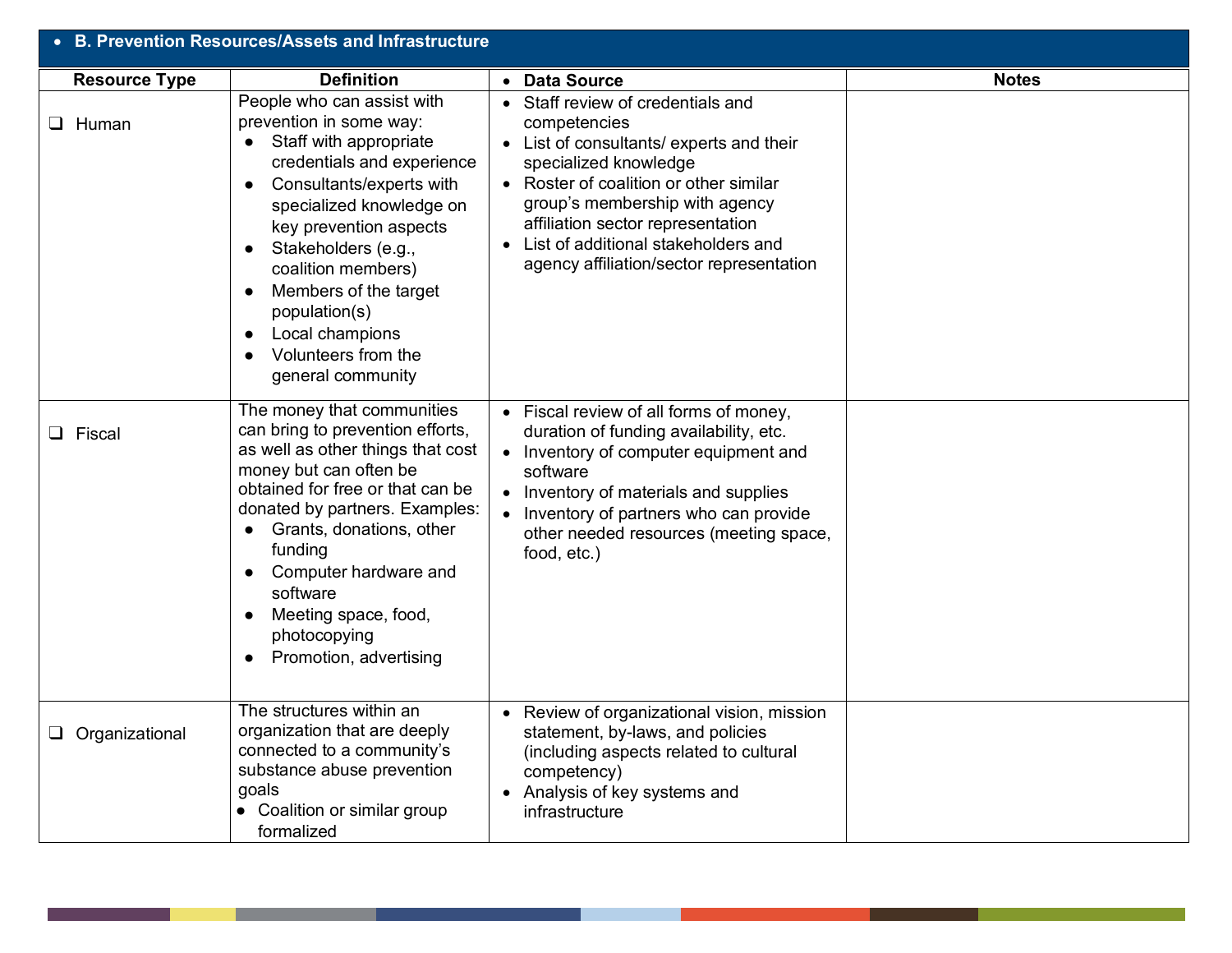| <b>Resource Type</b>                                       | <b>Definition</b>                                                                                                                                                                                                                                                                                                                                                                                                                                                                                                                                                                                                                                                                                                 | • Data Source                                                                                                  | <b>Notes</b> |
|------------------------------------------------------------|-------------------------------------------------------------------------------------------------------------------------------------------------------------------------------------------------------------------------------------------------------------------------------------------------------------------------------------------------------------------------------------------------------------------------------------------------------------------------------------------------------------------------------------------------------------------------------------------------------------------------------------------------------------------------------------------------------------------|----------------------------------------------------------------------------------------------------------------|--------------|
|                                                            | • Up-to-date vision and<br>mission<br>• Clear by-laws and other<br>organizational policies and<br>procedures<br>• Organizational policies and<br>practices are culturally<br>competent<br>• Clear systems and<br>infrastructure, including data<br>systems<br>• A clear and designated<br>leadership position<br>• Clear and up-to-date job<br>descriptions<br>• Clear prevention plan and<br>logic model, updated every<br>3-5 years<br>• Annual reports are produced<br>and disseminated in various<br>formats to relevant<br>audiences<br>• Various MOUs/MOAs and<br>other formalized agreements<br>in place and up-to-date, as<br>needed<br>• Access to ongoing training<br>and technical assistance<br>(TTA) | • Review of MOUs, MOAs, other formal<br>agreements<br>• List of potential TTA sources (including<br>the PTTCs) |              |
| $\Box$ Other existing<br>efforts to address<br>the problem | Other programs, practices, and<br>policies in place to address the<br>problem                                                                                                                                                                                                                                                                                                                                                                                                                                                                                                                                                                                                                                     | • Community forums, networking,<br>environmental scans, community<br>mapping                                   |              |